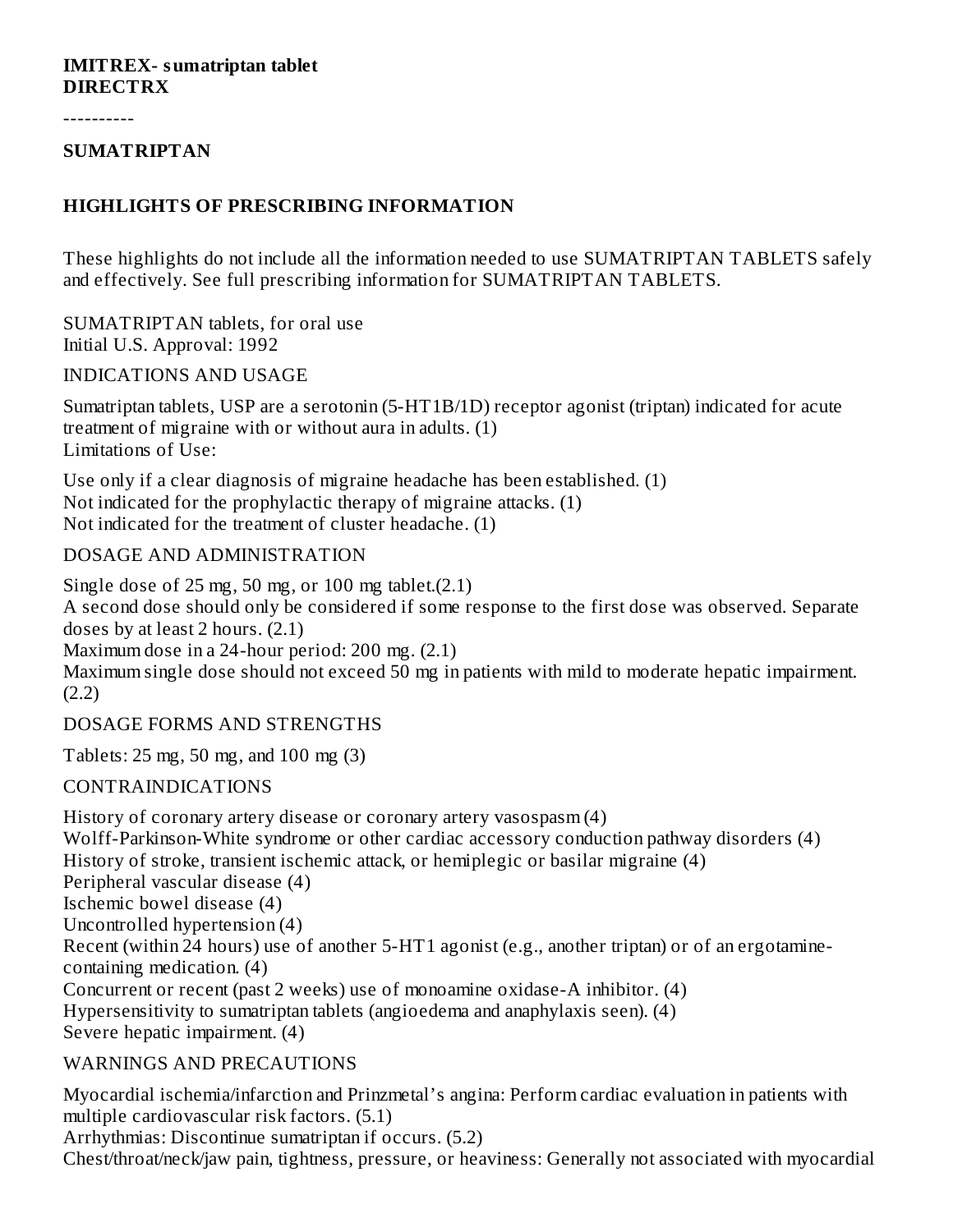ischemia; evaluate for coronary artery disease in patients at high risk. (5.3) Cerebral hemorrhage, subarachnoid hemorrhage, and stroke: Discontinue sumatriptan if occurs. (5.4) Gastrointestinal ischemic reactions and peripheral vasospastic reactions: Discontinue sumatriptan if occurs. (5.5)

Medication overuse headache: Detoxification may be necessary. (5.6)

Serotonin syndrome: Discontinue sumatriptan if occurs. (5.7)

Seizures: Use with caution in patients with epilepsy or a lowered seizure threshold. (5.10)

## ADVERSE REACTIONS

Most common adverse reactions (≥2% and >placebo) were paresthesia, warm/cold sensation, chest pain/tightness/pressure and/or heaviness, neck/throat/jaw pain/tightness/pressure, other sensations of pain/pressure/tightness/heaviness, vertigo, and malaise/fatigue. (6.1)

To report SUSPECTED ADVERSE REACTIONS, contact Aurobindo Pharma USA, Inc. at 1-866-850- 2876 or FDA at 1-800-FDA-1088 or www.fda.gov/medwatch.

USE IN SPECIFIC POPULATIONS

Pregnancy: Based on animal data, may cause fetal harm. (8.1)

See 17 for PATIENT COUNSELING INFORMATION and FDA-approved patient labeling.

## **INDICATIONS AND USAGE**

Sumatriptan tablets, USP are indicated for the acute treatment of migraine with or without aura in adults.

Limitations of Use:

Use only if a clear diagnosis of migraine headache has been established. If a patient has no response to the first migraine attack treated with sumatriptan tablets, USP, reconsider the diagnosis of migraine before sumatriptan tablets, USP are administered to treat any subsequent attacks. Sumatriptan tablets, USP are not indicated for the prevention of migraine attacks. Safety and effectiveness of sumatriptan tablets, USP have not been established for cluster headache.

## **DOSAGE AND ADMINISTRATION**

2.1 Dosing Information

The recommended dose of sumatriptan tablets is 25 mg, 50 mg, or 100 mg. Doses of 50 mg and 100 mg may provide a greater effect than the 25 mg dose, but doses of 100 mg may not provide a greater effect than the 50 mg dose. Higher doses may have a greater risk of adverse reactions [see Clinical Studies (14)].

If the migraine has not resolved by 2 hours after taking sumatriptan tablets, or returns after a transient improvement, a second dose may be administered at least 2 hours after the first dose. The maximum daily dose is 200 mg in a 24-hour period.

Use after Sumatriptan Injection: If the migraine returns following an initial treatment with sumatriptan injection, additional single sumatriptan tablets (up to 100 mg/day) may be given with an interval of at least 2 hours between tablet doses.

The safety of treating an average of more than 4 headaches in a 30-day period has not been established.

2.2 Dosing in Patients With Hepatic Impairment

If treatment is deemed advisable in the presence of mild to moderate hepatic impairment, the maximum single dose should not exceed 50 mg [see Use in Specific Populations (8.6) and Clinical Pharmacology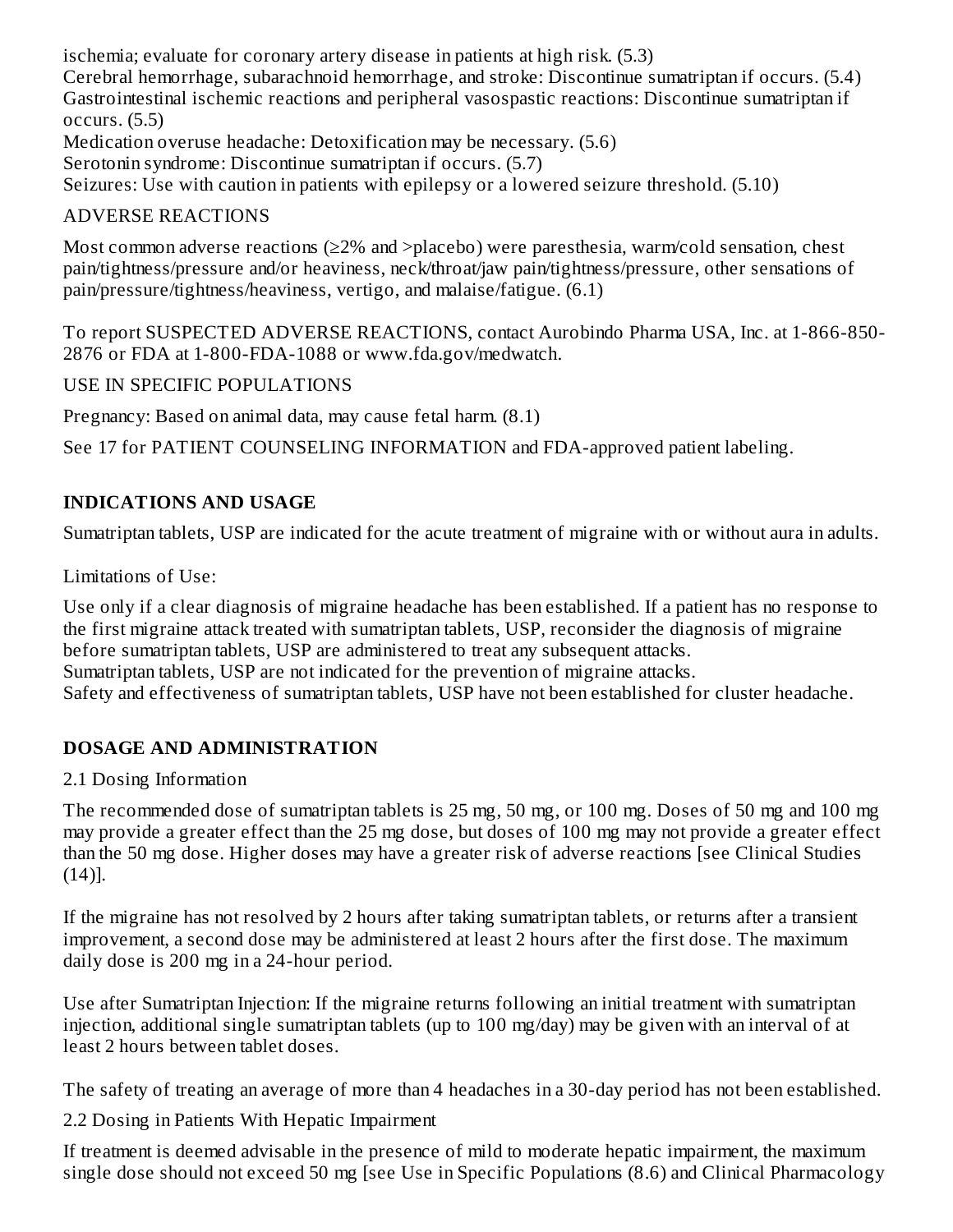## **DOSAGE FORMS AND STRENGTHS**

25 mg Tablets: White to off-white, round, biconvex uncoated tablets, debossed with 'C' on one side and '32' on other side.

50 mg Tablets: White to off-white, capsule shaped, biconvex uncoated tablets, debossed with 'C' on one side and '33' on other side.

100 mg Tablets: White to off-white, capsule shaped, biconvex uncoated tablets, debossed with 'C' on one side and '34' on other side.

## **CONTRAINDICATIONS**

Sumatriptan tablets are contraindicated in patients with:

Ischemic coronary artery disease (CAD) (angina pectoris, history of myocardial infarction, or documented silent ischemia) or coronary artery vasospasm, including Prinzmetal's angina [see Warnings and Precautions (5.1)]

Wolff-Parkinson-White syndrome or arrhythmias associated with other cardiac accessory conduction pathway disorders [see Warnings and Precautions (5.2)]

History of stroke or transient ischemic attack (TIA) or history of hemiplegic or basilar migraine because these patients are at a higher risk of stroke [see Warnings and Precautions (5.4)]

Peripheral vascular disease [see Warnings and Precautions (5.5)]

Ischemic bowel disease [see Warnings and Precautions (5.5)]

Uncontrolled hypertension [see Warnings and Precautions (5.8)]

Recent use (i.e., within 24 hours) of ergotamine-containing medication, ergot-type medication (such as dihydroergotamine or methysergide), or another 5-hydroxytryptamine1 (5-HT1) agonist [see Drug Interactions (7.1,7.3)]

Concurrent administration of a monoamine oxidase (MAO)-A inhibitor or recent (within 2 weeks) use of an MAO-A inhibitor [see Drug Interactions (7.2) and Clinical Pharmacology (12.3)]

Hypersensitivity to sumatriptan tablets (angioedema and anaphylaxis seen) [see Warnings and Precautions (5.9)]

Severe hepatic impairment [see Use in Specific Populations (8.6)and Clinical Pharmacology (12.3)]

## **WANRINGS AND PRECAUTIONS**

5.1 Myocardial Ischemia, Myocardial Infarction, and Prinzmetal's Angina

The use of sumatriptan tablets is contraindicated in patients with ischemic or vasospastic CAD. There have been rare reports of serious cardiac adverse reactions, including acute myocardial infarction, occurring within a few hours following administration of sumatriptan tablets. Some of these reactions occurred in patients without known CAD. Sumatriptan tablets may cause coronary artery vasospasm (Prinzmetal's angina), even in patients without a history of CAD.

Perform a cardiovascular evaluation in triptan-naive patients who have multiple cardiovascular risk factors (e.g., increased age, diabetes, hypertension, smoking, obesity, strong family history of CAD) prior to receiving sumatriptan tablets. If there is evidence of CAD or coronary artery vasospasm, sumatriptan tablets are contraindicated. For patients with multiple cardiovascular risk factors who have a negative cardiovascular evaluation, consider administering the first dose of sumatriptan tablets in a medically supervised setting and performing an electrocardiogram (ECG) immediately following administration of sumatriptan tablets. For such patients, consider periodic cardiovascular evaluation in intermittent long-term users of sumatriptan tablets.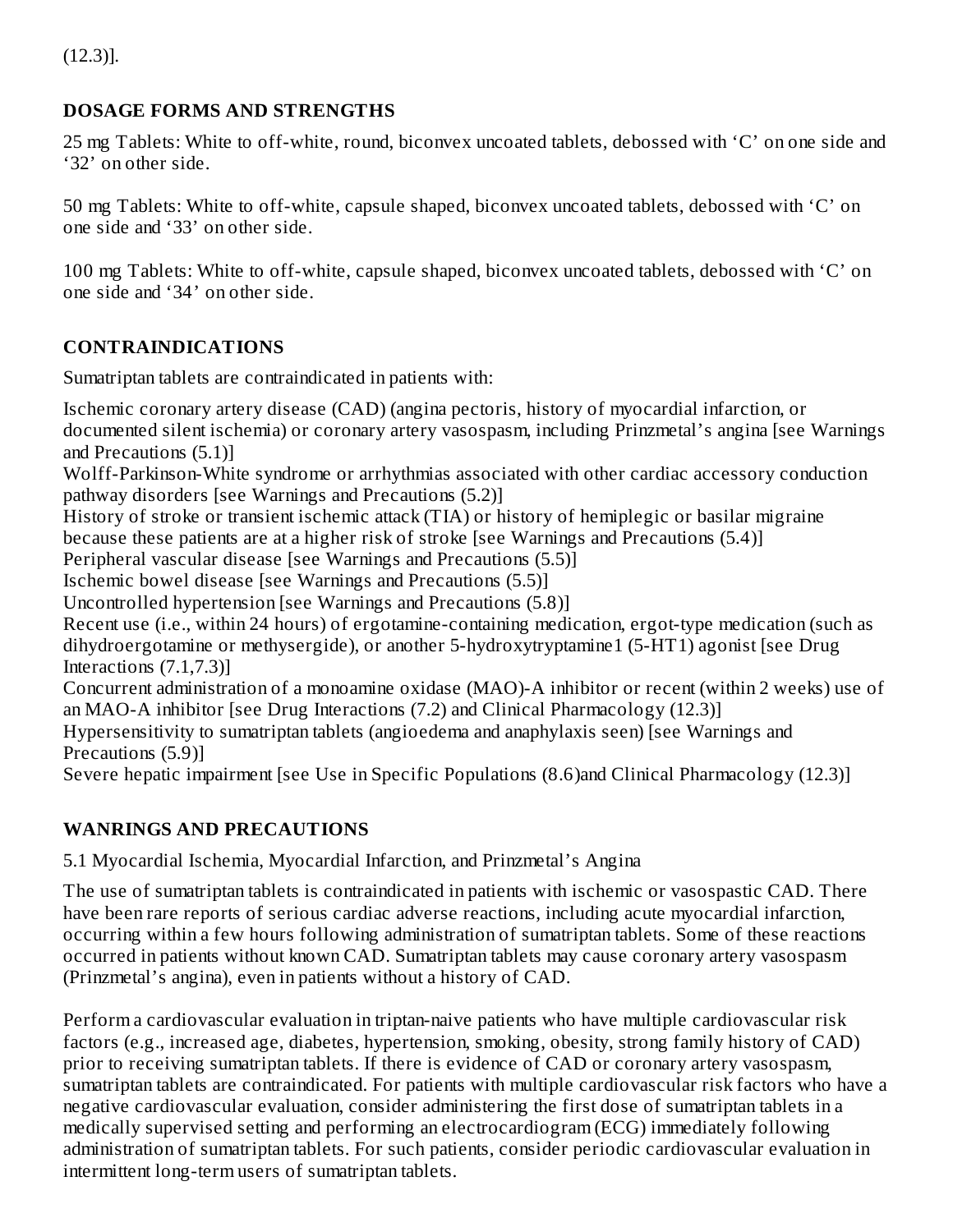## 5.2 Arrhythmias

Life-threatening disturbances of cardiac rhythm, including ventricular tachycardia and ventricular fibrillation leading to death, have been reported within a few hours following the administration of 5- HT1 agonists. Discontinue sumatriptan tablets if these disturbances occur. Sumatriptan tablets are contraindicated in patients with Wolff-Parkinson-White syndrome or arrhythmias associated with other cardiac accessory conduction pathway disorders.

## 5.3 Chest, Throat, Neck, and/or Jaw Pain/Tightness/Pressure

Sensations of tightness, pain, pressure, and heaviness in the precordium, throat, neck, and jaw commonly occur after treatment with sumatriptan tablets and are usually non-cardiac in origin. However, perform a cardiac evaluation if these patients are at high cardiac risk. The use of sumatriptan tablets is contraindicated in patients with CAD and those with Prinzmetal's variant angina.

## 5.4 Cerebrovascular Events

Cerebral hemorrhage, subarachnoid hemorrhage, and stroke have occurred in patients treated with 5- HT1 agonists, and some have resulted in fatalities. In a number of cases, it appears possible that the cerebrovascular events were primary, the 5-HT1 agonist having been administered in the incorrect belief that the symptoms experienced were a consequence of migraine when they were not. Also, patients with migraine may be at increased risk of certain cerebrovascular events (e.g., stroke, hemorrhage, TIA). Discontinue sumatriptan tablets if a cerebrovascular event occurs.

Before treating headaches in patients not previously diagnosed as migraineurs, and in migraineurs who present with atypical symptoms, exclude other potentially serious neurological conditions. Sumatriptan tablets are contraindicated in patients with a history of stroke or TIA.

## 5.5 Other Vasospasm Reactions

Sumatriptan tablets may cause non-coronary vasospastic reactions, such as peripheral vascular ischemia, gastrointestinal vascular ischemia and infarction (presenting with abdominal pain and bloody diarrhea), splenic infarction, and Raynaud's syndrome. In patients who experience symptoms or signs suggestive of non-coronary vasospasm reaction following the use of any 5-HT1 agonist, rule out a vasospastic reaction before receiving additional sumatriptan tablets.

Reports of transient and permanent blindness and significant partial vision loss have been reported with the use of 5-HT1 agonists. Since visual disorders may be part of a migraine attack, a causal relationship between these events and the use of 5-HT1 agonists have not been clearly established.

## 5.6 Medication Overuse Headache

Overuse of acute migraine drugs (e.g., ergotamine, triptans, opioids, or combination of these drugs for 10 or more days per month) may lead to exacerbation of headache (medication overuse headache). Medication overuse headache may present as migraine-like daily headaches or as a marked increase in frequency of migraine attacks. Detoxification of patients, including withdrawal of the overused drugs, and treatment of withdrawal symptoms (which often includes a transient worsening of headache) may be necessary.

## 5.7 Serotonin Syndrome

Serotonin syndrome may occur with sumatriptan tablets, particularly during co-administration with selective serotonin reuptake inhibitors (SSRIs), serotonin norepinephrine reuptake inhibitors (SNRIs), tricyclic antidepressants (TCAs), and MAO inhibitors [see Drug Interactions (7.4)]. Serotonin syndrome symptoms may include mental status changes (e.g., agitation, hallucinations, coma), autonomic instability (e.g., tachycardia, labile blood pressure, hyperthermia), neuromuscular aberrations (e.g., hyperreflexia, incoordination), and/or gastrointestinal symptoms (e.g., nausea, vomiting, diarrhea). The onset of symptoms usually occurs within minutes to hours of receiving a new or a greater dose of a serotonergic medication. Discontinue sumatriptan tablets if serotonin syndrome is suspected.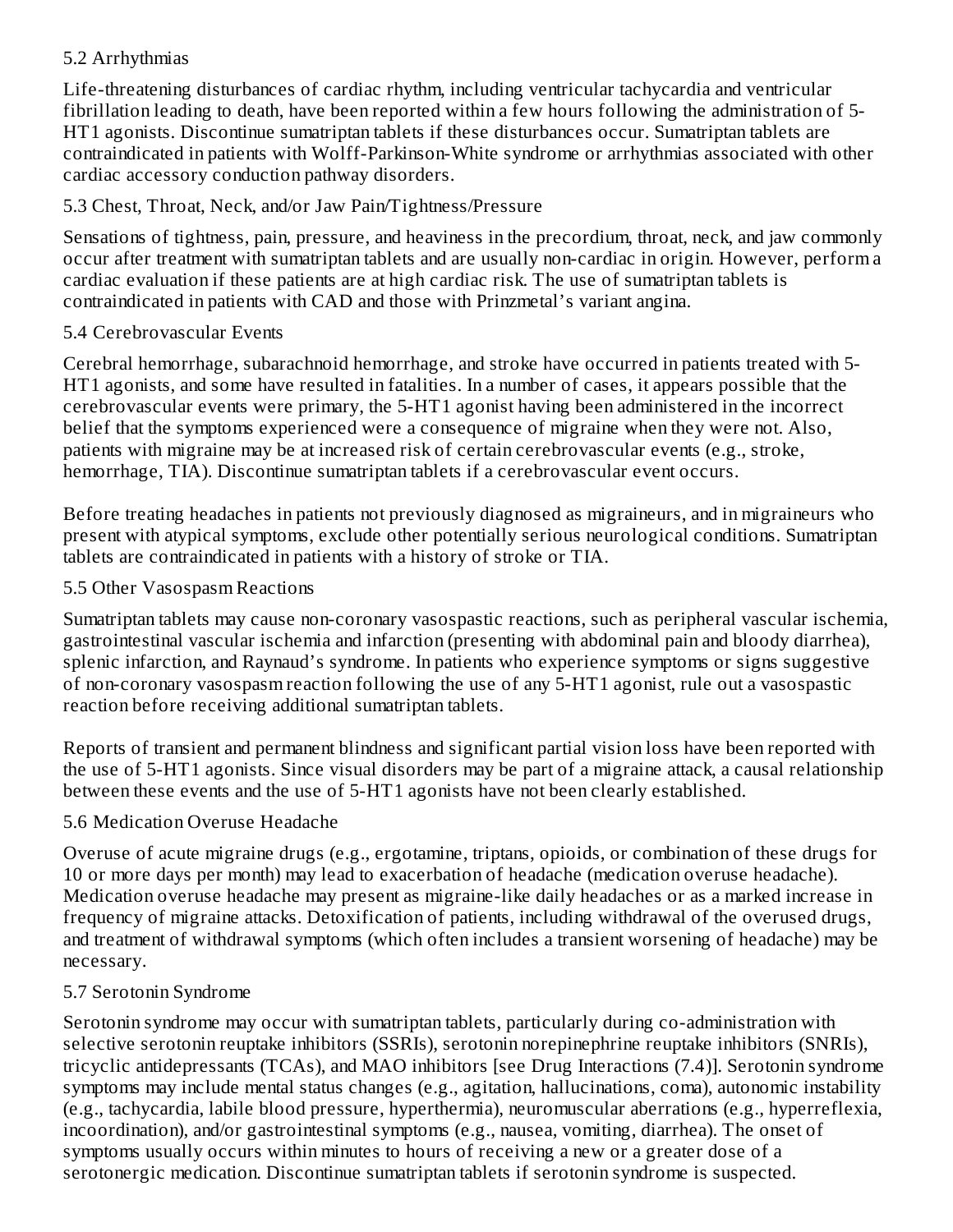## 5.8 Increase in Blood Pressure

Significant elevation in blood pressure, including hypertensive crisis with acute impairment of organ systems, has been reported on rare occasions in patients treated with 5-HT1 agonists, including patients without a history of hypertension. Monitor blood pressure in patients treated with sumatriptan. Sumatriptan tablets are contraindicated in patients with uncontrolled hypertension.

5.9 Anaphylactic/Anaphylactoid Reactions

Anaphylactic/anaphylactoid reactions have occurred in patients receiving sumatriptan. Such reactions can be life threatening or fatal. In general, anaphylactic reactions to drugs are more likely to occur in individuals with a history of sensitivity to multiple allergens. Sumatriptan tablets are contraindicated in patients with a history of hypersensitivity reaction to sumatriptan.

## 5.10 Seizures

Seizures have been reported following administration of sumatriptan. Some have occurred in patients with either a history of seizures or concurrent conditions predisposing to seizures. There are also reports in patients where no such predisposing factors are apparent. Sumatriptan tablets should be used with caution in patients with a history of epilepsy or conditions associated with a lowered seizure threshold.

## **ADVERSE REACTIONS**

The following adverse reactions are discussed in more detail in other sections of the prescribing information:

Myocardial ischemia, myocardial infarction, and Prinzmetal's angina [see Warnings and Precautions (5.1)]

Arrhythmias [see Warnings and Precautions (5.2)] Chest, throat, neck, and/or jaw pain/tightness/pressure [see Warnings and Precautions (5.3)] Cerebrovascular events [see Warnings and Precautions (5.4)] Other vasospasm reactions [see Warnings and Precautions (5.5)] Medication overuse headache [see Warnings and Precautions (5.6)] Serotonin syndrome [see Warnings and Precautions (5.7)] Increase in blood pressure [see Warnings and Precautions (5.8)] Hypersensitivity reactions [see Contraindications (4) and Warnings and Precautions (5.9)] Seizures [see Warnings and Precautions (5.10)]

6.1 Clinical Trials Experience

Because clinical trials are conducted under widely varying conditions, adverse reaction rates observed in the clinical trials of a drug cannot be directly compared with rates in the clinical trials of another drug and may not reflect the rates observed in practice.

Table 1 lists adverse reactions that occurred in placebo-controlled clinical trials in patients who took at least 1 dose of study drug. Only treatment-emergent adverse reactions that occurred at a frequency of 2% or more in any group treated with sumatriptan tablets and that occurred at a frequency greater than the placebo group are included in Table 1.

Table 1. Adverse Reactions Reported by at Least 2% of Patients Treated With Sumatriptan Tablets and at a Greater Frequency Than Placebo Adverse Reaction Percent of Patients Reporting Sumatriptan Tablets 25 mg  $(n = 417)$ Sumatriptan Tablets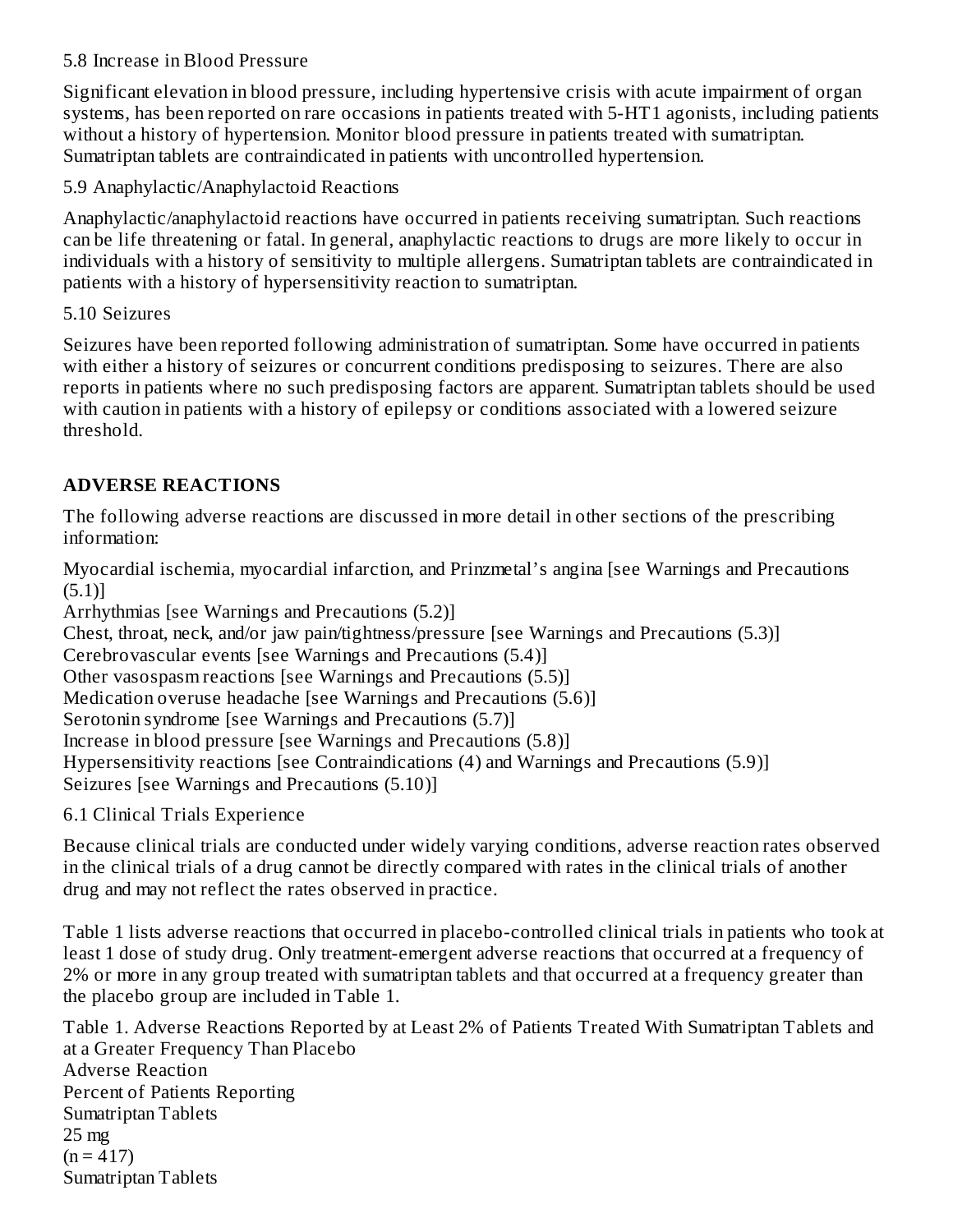```
50 mg
(n = 771)Sumatriptan Tablets
100 mg
(n = 437)Placebo
(n = 309)Atypical sensations
Paresthesia (all types)
Sensation warm/cold
5
3
3
6
5
2
6
3
3
4
2
2
Pain and other pressure sensations
6
6
8
4
Chest - pain/tightness/ pressure and/or heaviness
1
2
2
1
Neck/throat/jaw -pain/ tightness/pressure
<12
3
<1Pain - location specified
2
1
1
1
Other - pressure/tightness/ heaviness
1
1
3
2
Neurological
Vertigo
<1
```
 $<$ 1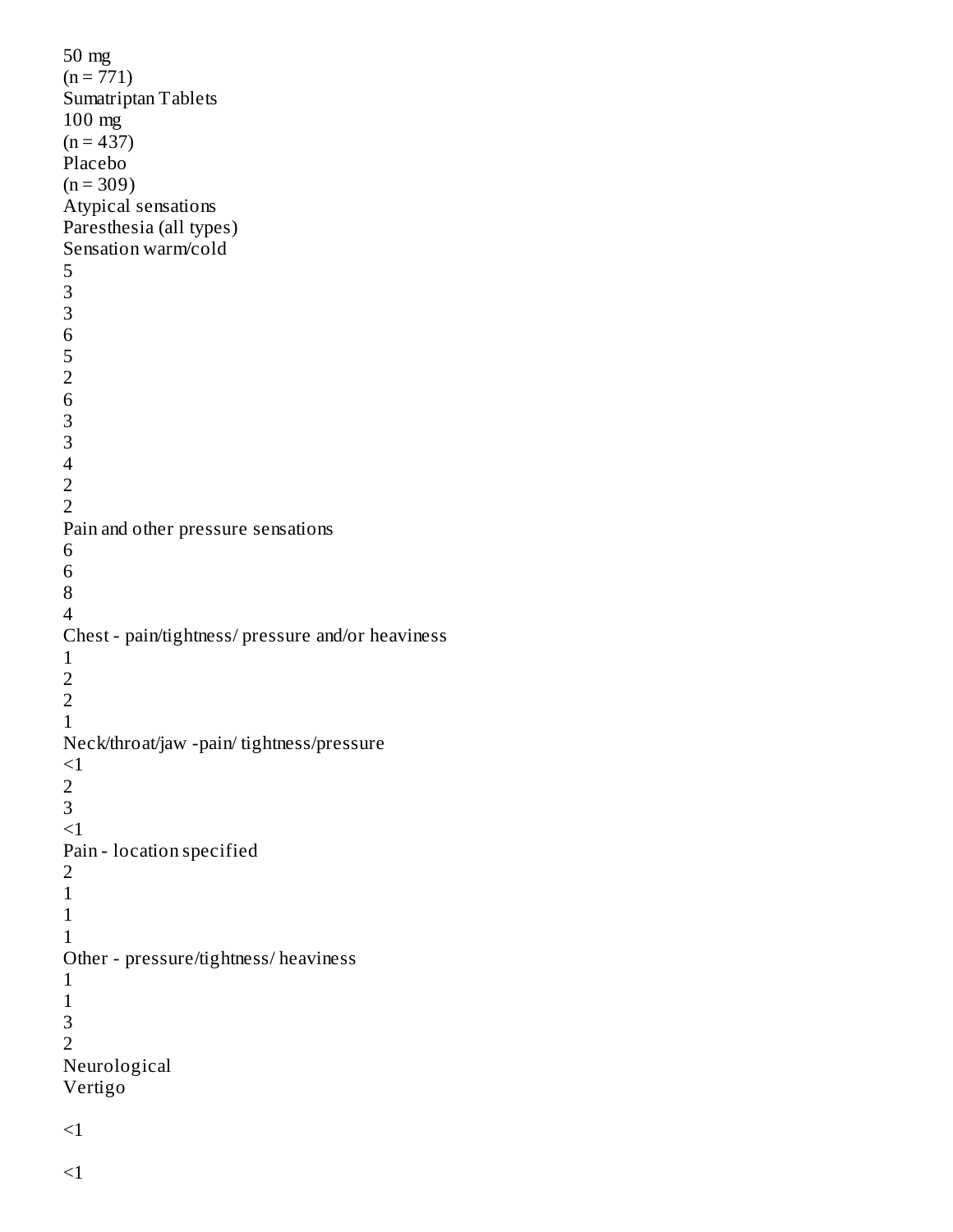| $\leq$ 1<br>Other<br>Malaise/fatigue |  |
|--------------------------------------|--|
| $\overline{2}$                       |  |
| $\overline{2}$                       |  |
| 3                                    |  |
| ≦                                    |  |

The incidence of adverse reactions in controlled clinical trials was not affected by gender or age of the patients. There were insufficient data to assess the impact of race on the incidence of adverse reactions.

6.2 Postmarketing Experience

The following adverse reactions have been identified during postapproval use of sumatriptan tablets, sumatriptan nasal spray, and sumatriptan injection. Because these reactions are reported voluntarily from a population of uncertain size, it is not always possible to reliably estimate their frequency or establish a causal relationship to drug exposure. These reactions have been chosen for inclusion due to either their seriousness, frequency of reporting, or causal connection to sumatriptan or a combination of these factors.

Cardiovascular: Hypotension, palpitations.

Neurological: Dystonia, tremor.

## **DRUG INTERACTIONS**

#### 7.1 Ergot-Containing Drugs

Ergot-containing drugs have been reported to cause prolonged vasospastic reactions. Because these effects may be additive, use of ergotamine-containing or ergot-type medications (like dihydroergotamine or methysergide) and sumatriptan tablets within 24 hours of each other is contraindicated.

7.2 Monoamine Oxidase-A Inhibitors

MAO-A inhibitors increase systemic exposure by 7-fold. Therefore, the use of sumatriptan tablets in patients receiving MAO-A inhibitors is contraindicated [see Clinical Pharmacology (12.3)].

7.3 Other 5-HT1 Agonists

Because their vasospastic effects may be additive, co-administration of sumatriptan tablets and other 5- HT1 agonists (e.g., triptans) within 24 hours of each other is contraindicated.

7.4 Selective Serotonin Reuptake Inhibitors/Serotonin Norepinephrine Reuptake Inhibitors and Serotonin Syndrome

Cases of serotonin syndrome have been reported during co-administration of triptans and SSRIs, SNRIs, TCAs, and MAO inhibitors [see Warnings and Precautions (5.7)].

## **USE IN SPECIFIC POPULATIONS**

 $\overline{2}$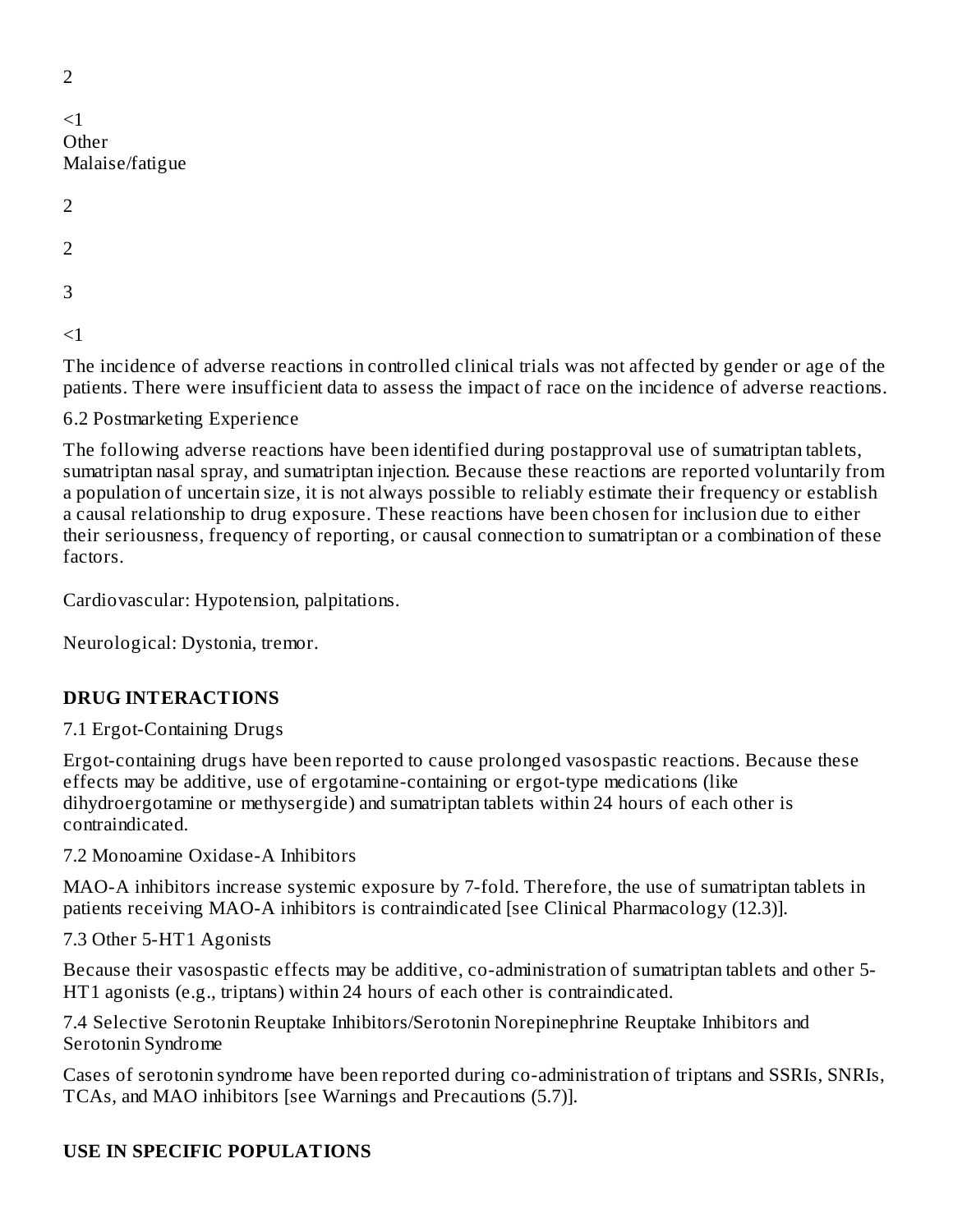# 8.1 Pregnancy

Teratogenic Effects

Pregnancy Category C:There are no adequate and well-controlled trials in pregnant women. In developmental toxicity studies in rats and rabbits, oral administration of sumatriptan to pregnant animals was associated with embryolethality, fetal abnormalities, and pup mortality. When administered by the intravenous route to pregnant rabbits, sumatriptan was embryolethal. Sumatriptan tablets should be used during pregnancy only if the potential benefit justifies the potential risk to the fetus.

Oral administration of sumatriptan to pregnant rats during the period of organogenesis resulted in an increased incidence of fetal blood vessel (cervicothoracic and umbilical) abnormalities. The highest no-effect dose for embryofetal developmental toxicity in rats was 60 mg/kg/day, or approximately 3 times the maximum recommended human dose (MRHD) of 200 mg/day on a mg/m2 basis. Oral administration of sumatriptan to pregnant rabbits during the period of organogenesis resulted in increased incidences of embryolethality and fetal cervicothoracic vascular and skeletal abnormalities. Intravenous administration of sumatriptan to pregnant rabbits during the period of organogenesis resulted in an increased incidence of embryolethality. The highest oral and intravenous no-effect doses for developmental toxicity in rabbits were 15 (approximately 2 times the MRHD on a mg/m2 basis) and 0.75 mg/kg/day, respectively.

Oral administration of sumatriptan to rats prior to and throughout gestation resulted in embryofetal toxicity (decreased body weight, decreased ossification, increased incidence of skeletal abnormalities). The highest no-effect dose was 50 mg/kg/day, or approximately 2 times the MRHD on a mg/m2 basis. In offspring of pregnant rats treated orally with sumatriptan during organogenesis, there was a decrease in pup survival. The highest no-effect dose for this effect was 60 mg/kg/day, or approximately 3 times the MRHD on a mg/m2 basis. Oral treatment of pregnant rats with sumatriptan during the latter part of gestation and throughout lactation resulted in a decrease in pup survival. The highest no-effect dose for this finding was 100 mg/kg/day, or approximately 5 times the MRHD on a mg/m2 basis.

## 8.3 Nursing Mothers

Sumatriptan is excreted in human milk following subcutaneous administration. Infant exposure to sumatriptan can be minimized by avoiding breastfeeding for 12 hours after treatment with sumatriptan tablets.

## 8.4 Pediatric Use

Safety and effectiveness in pediatric patients have not been established. Sumatriptan tablets are not recommended for use in patients younger than 18 years of age.

Two controlled clinical trials evaluated sumatriptan nasal spray (5 to 20 mg) in 1,248 adolescent migraineurs aged 12 to 17 years who treated a single attack. The trials did not establish the efficacy of sumatriptan nasal spray compared with placebo in the treatment of migraine in adolescents. Adverse reactions observed in these clinical trials were similar in nature to those reported in clinical trials in adults.

Five controlled clinical trials (2 single-attack trials, 3 multiple-attack trials) evaluating oral sumatriptan (25 to 100 mg) in pediatric patients aged 12 to 17 years enrolled a total of 701 adolescent migraineurs. These trials did not establish the efficacy of oral sumatriptan compared with placebo in the treatment of migraine in adolescents. Adverse reactions observed in these clinical trials were similar in nature to those reported in clinical trials in adults. The frequency of all adverse reactions in these patients appeared to be both dose - and age-dependent, with younger patients reporting reactions more commonly than older adolescents.

Postmarketing experience documents that serious adverse reactions have occurred in the pediatric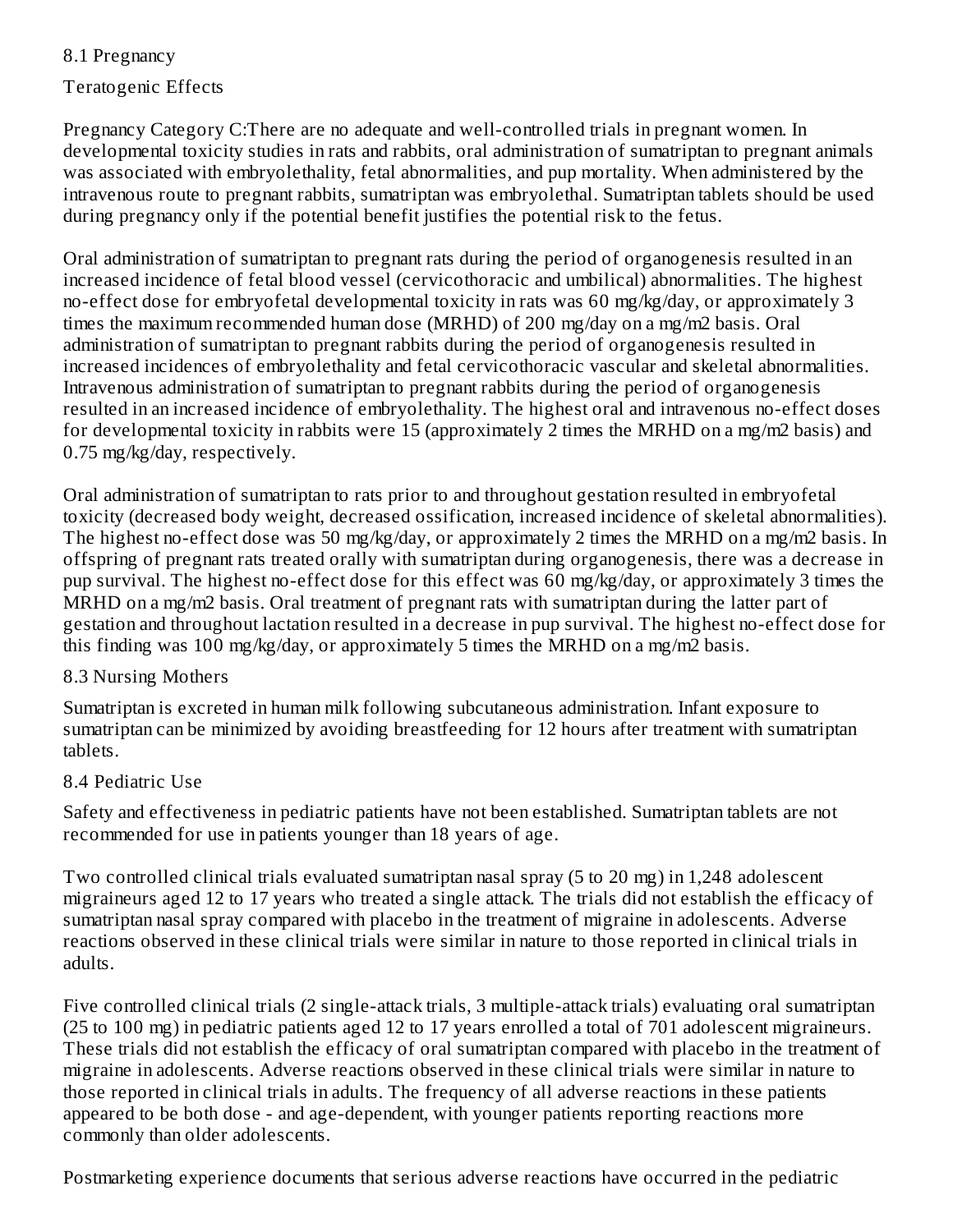population after use of subcutaneous, oral, and/or intranasal sumatriptan. These reports include reactions similar in nature to those reported rarely in adults, including stroke, visual loss, and death. A myocardial infarction has been reported in a 14-year-old male following the use of oral sumatriptan; clinical signs occurred within 1 day of drug administration. Clinical data to determine the frequency of serious adverse reactions in pediatric patients who might receive subcutaneous, oral, or intranasal sumatriptan are not presently available.

## 8.5 Geriatric Use

Clinical trials of sumatriptan tablets did not include sufficient numbers of patients aged 65 and older to determine whether they respond differently from younger patients. Other reported clinical experience has not identified differences in responses between the elderly and younger patients. In general, dose selection for an elderly patient should be cautious, usually starting at the low end of the dosing range, reflecting the greater frequency of decreased hepatic, renal, or cardiac function and of concomitant disease or other drug therapy.

A cardiovascular evaluation is recommended for geriatric patients who have other cardiovascular risk factors (e.g., diabetes, hypertension, smoking, obesity, strong family history of CAD) prior to receiving sumatriptan tablets [see Warnings and Precautions (5.1)].

## 8.6 Hepatic Impairment

The maximum single dose in patients with mild to moderate hepatic impairment should not exceed 50 mg. Sumatriptan tablets are contraindicated in patients with severe hepatic impairment [see Clinical Pharmacology (12.3)].

## **OVERDOSAGE**

Patients in clinical trials  $(N = 670)$  received single oral doses of 140 to 300 mg without significant adverse reactions. Volunteers ( $N = 174$ ) received single oral doses of 140 to 400 mg without serious adverse reactions.

Overdose in animals has been fatal and has been heralded by convulsions, tremor, paralysis, inactivity, ptosis, erythema of the extremities, abnormal respiration, cyanosis, ataxia, mydriasis, salivation, and lacrimation.

The elimination half-life of sumatriptan is approximately 2.5 hours [see Clinical Pharmacology (12.3)], and therefore monitoring of patients after overdose with sumatriptan tablets should continue for at least 12 hours or while symptoms or signs persist.

It is unknown what effect hemodialysis or peritoneal dialysis has on the serum concentrations of sumatriptan.

## **DESCRIPTION**

Sumatriptan tablets, USP contain sumatriptan succinate, a selective 5-HT1B/1D receptor agonist. Sumatriptan succinate is chemically designated as 3-[2-(dimethylamino)ethyl]-N-methyl-indole-5 methanesulfonamide succinate (1:1), and it has the following structure:

[Chemical Structure]

The molecular formula is C14H21N3O2S•C4H6O4, representing a molecular weight of 413.5. Sumatriptan succinate USP is a white to off-white powder that is readily soluble in water and in saline.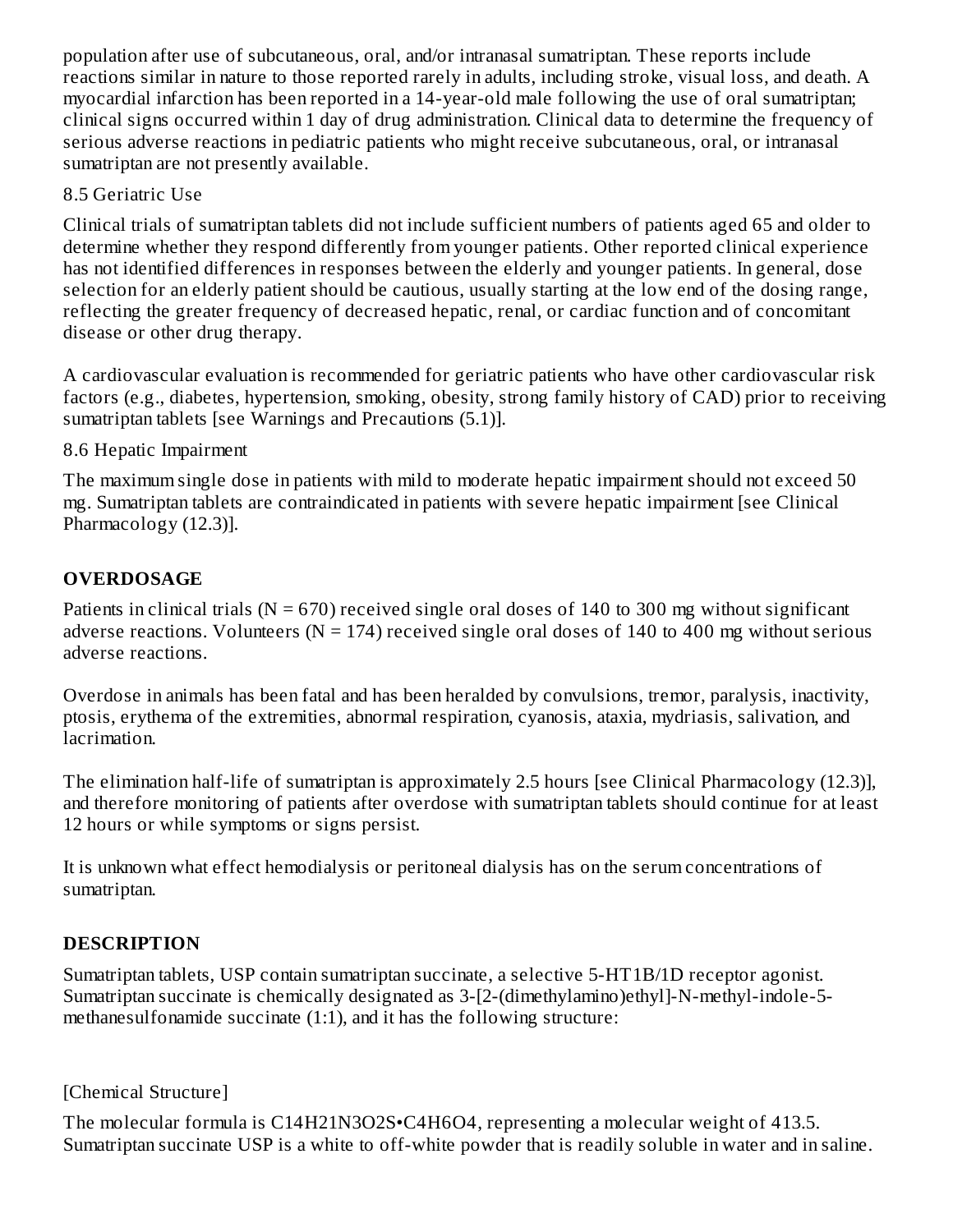Each sumatriptan tablet, USP for oral administration contains 35 mg, 70 mg, or 140 mg of sumatriptan succinate USP equivalent to 25 mg, 50 mg, or 100 mg of sumatriptan, respectively. Each tablet also contains the inactive ingredients croscarmellose sodium, dibasic calcium phosphate anhydrous, magnesium stearate, microcrystalline cellulose, polysorbate 80, and sodium bicarbonate.

## **CLINICAL PHARMACOLOGY**

## 12.1 Mechanism of Action

Sumatriptan binds with high affinity to human cloned 5-HT1B/1D receptors. Sumatriptan presumably exerts its therapeutic effects in the treatment of migraine headache through agonist effects at the 5- HT1B/1D receptors on intracranial blood vessels and sensory nerves of the trigeminal system, which result in cranial vessel constriction and inhibition of pro-inflammatory neuropeptide release.

## 12.2 Pharmacodynamics

Blood Pressure: Significant elevation in blood pressure, including hypertensive crisis, has been reported in patients with and without a history of hypertension [see Warnings and Precautions (5.8)].

Peripheral (Small) Arteries: In healthy volunteers ( $N = 18$ ), a trial evaluating the effects of sumatriptan on peripheral (small vessel) arterial reactivity failed to detect a clinically significant increase in peripheral resistance.

Heart Rate: Transient increases in blood pressure observed in some patients in clinical trials carried out during sumatriptan's development as a treatment for migraine were not accompanied by any clinically significant changes in heart rate.

## 12.3 Pharmacokinetics

Absorption and Bioavailability: The mean maximum concentration following oral dosing with 25 mg is 18 ng/mL (range: 7 to 47 ng/mL) and 51 ng/mL (range: 28 to 100 ng/mL) following oral dosing with 100 mg of sumatriptan. This compares with a Cmax of 5 and 16 ng/mL following dosing with a 5 and 20 mg intranasal dose, respectively. The mean Cmax following a 6 mg subcutaneous injection is 71 ng/mL (range: 49 to 110 ng/mL). The bioavailability is approximately 15%, primarily due to presystemic metabolism and partly due to incomplete absorption. The Cmax is similar during a migraine attack and during a migraine-free period, but the Tmax is slightly later during the attack, approximately 2.5 hours compared with 2 hours. When given as a single dose, sumatriptan displays dose proportionality in its extent of absorption (area under the curve [AUC]) over the dose range of 25 to 200 mg, but the Cmax after 100 mg is approximately 25% less than expected (based on the 25 mg dose).

A food effect trial involving administration of sumatriptan tablets 100 mg to healthy volunteers under fasting conditions and with a high-fat meal indicated that the Cmax and AUC were increased by 15% and 12%, respectively, when administered in the fed state.

Distribution: Protein binding, determined by equilibrium dialysis over the concentration range of 10 to 1,000 ng/mL is low, approximately 14% to 21%. The effect of sumatriptan on the protein binding of other drugs has not been evaluated. The apparent volume of distribution is 2.7 L/kg.

Metabolism:In vitro studies with human microsomes suggest that sumatriptan is metabolized by MAO, predominantly the A isoenzyme. Most of a radiolabeled dose of sumatriptan excreted in the urine is the major metabolite indole acetic acid (IAA) or the IAA glucuronide, both of which are inactive.

Elimination: The elimination half-life of sumatriptan is approximately 2.5 hours. Radiolabeled 14Csumatriptan administered orally is largely renally excreted (about 60%) with about 40% found in the feces. Most of the radiolabeled compound excreted in the urine is the major metabolite, indole acetic acid (IAA), which is inactive, or the IAA glucuronide. Only 3% of the dose can be recovered as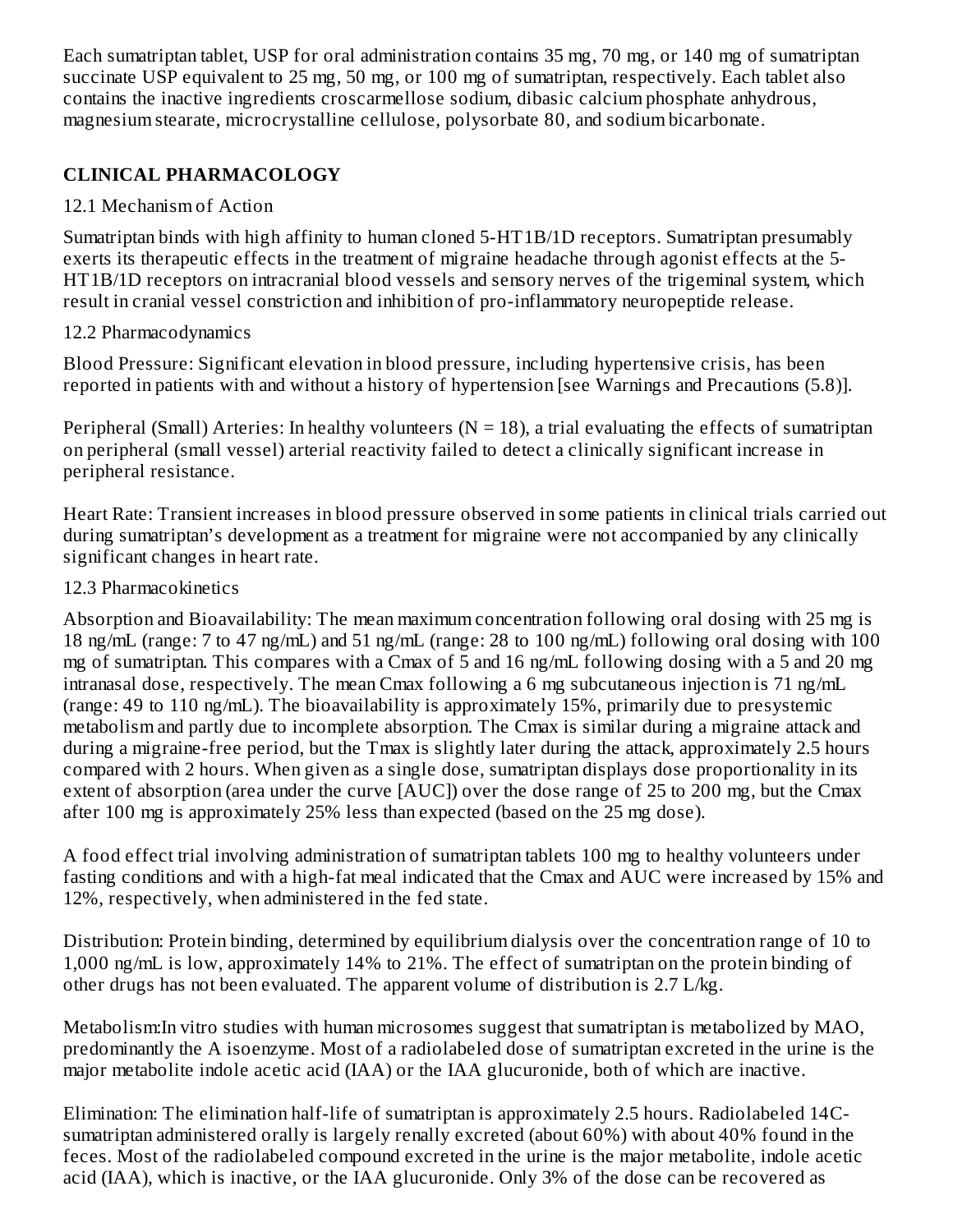unchanged sumatriptan.

Special Populations:Age: The pharmacokinetics of sumatriptan in the elderly (mean age: 72 years, 2 males and 4 females) and in subjects with migraine (mean age: 38 years, 25 males and 155 females) were similar to that in healthy male subjects (mean age: 30 years).

Renal Impairment: The effect of renal impairment on the pharmacokinetics of sumatriptan has not been examined.

Hepatic Impairment: The liver plays an important role in the presystemic clearance of orally administered sumatriptan. Accordingly, the bioavailability of sumatriptan following oral administration may be markedly increased in patients with liver disease. In one small trial of patients with moderate liver impairment ( $n = 8$ ) matched for sex, age, and weight with healthy subjects ( $n = 8$ ), the hepaticallyimpaired patients had an approximately 70% increase in AUC and Cmax and a Tmax 40 minutes earlier compared to the healthy subjects.

The pharmacokinetics of sumatriptan in patients with severe hepatic impairment has not been studied. The use of sumatriptan tablets in this population is contraindicated [see Contraindications (4) and Use in Specific Populations (8.6)].

Gender: In a trial comparing females to males, no pharmacokinetic differences were observed between genders for AUC, Cmax, Tmax, and half-life.

Race: The systemic clearance and Cmax of subcutaneous sumatriptan were similar in black  $(n = 34)$  and Caucasian (n = 38) healthy male subjects. Oral sumatriptan has not been evaluated for race differences.

Drug Interaction Studies:Monoamine Oxidase-A Inhibitors: Treatment with MAO-A inhibitors generally leads to an increase of sumatriptan plasma levels [see Contraindications (4) and Drug Interactions (7.2)].

Due to gut and hepatic metabolic first-pass effects, the increase of systemic exposure after coadministration of an MAO-A inhibitor with oral sumatriptan is greater than after coadministration of the MAO inhibitors with subcutaneous sumatriptan.

In a trial of 14 healthy females, pretreatment with an MAO-A inhibitor decreased the clearance of subcutaneous sumatriptan, resulting in a 2-fold increase in the area under the sumatriptan plasma concentration-time curve (AUC), corresponding to a 40% increase in elimination half-life.

A small trial evaluating the effect of pretreatment with an MAO-A inhibitor on the bioavailability from a 25 mg oral sumatriptan tablet resulted in an approximately 7-fold increase in systemic exposure.

Alcohol: Alcohol consumed 30 minutes prior to sumatriptan ingestion had no effect on the pharmacokinetics of sumatriptan.

## **NONCLINICAL TOXICOLOGY**

13.1 Carcinogenesis, Mutagenesis, Impairment of Fertility

Carcinogenesis: In carcinogenicity studies in mouse and rat, sumatriptan was administered orally for 78 and 104 weeks, respectively, at doses up to 160 mg/kg/day (the high dose in rat was reduced from 360 mg/kg/day during week 21). There was no evidence in either species of an increase in tumors related to sumatriptan administration. Plasma exposures (AUC) at the highest doses tested were 20 and 8 times that in humans at the maximum recommended human dose (MRHD) of 200 mg/day.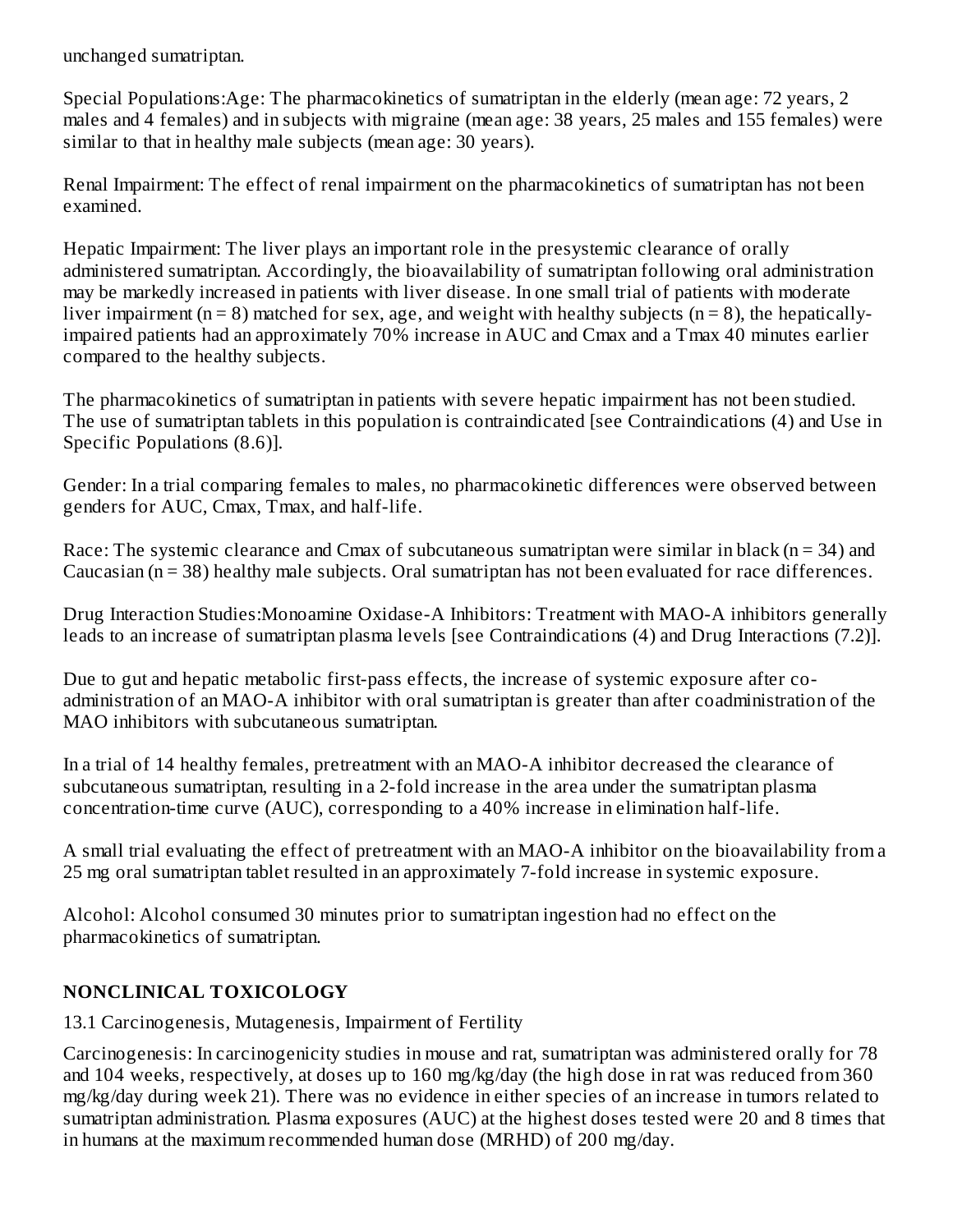Mutagenesis: Sumatriptan was negative in in vitro (bacterial reverse mutation [Ames], gene cell mutation in Chinese hamster V79/HGPRT, chromosomal aberration in human lymphocytes) and in vivo (rat micronucleus) assays.

Impairment of Fertility: When sumatriptan (5, 50, 500 mg/kg/day) was administered orally to male and female rats prior to and throughout the mating period, there was a treatment-related decrease in fertility secondary to a decrease in mating in animals treated with doses greater than 5 mg/kg/day (less than the MRHD on a mg/m2 basis). It is not clear whether this finding was due to an effect on males or females or both.

13.2 Animal Toxicology and/or Pharmacology

Corneal Opacities: Dogs receiving oral sumatriptan developed corneal opacities and defects in the corneal epithelium. Corneal opacities were seen at the lowest dose tested, 2 mg/kg/day, and were present after 1 month of treatment. Defects in the corneal epithelium were noted in a 60-week study. Earlier examinations for these toxicities were not conducted and no-effect doses were not established. Plasma exposure at the lowest dose tested was approximately 2 times that in humans at the MRHD.

## **CLINICAL STUDIES**

The efficacy of sumatriptan tablets in the acute treatment of migraine headaches was demonstrated in 3, randomized, double-blind, placebo-controlled trials. Patients enrolled in these 3 trials were predominately female (87%) and Caucasian (97%), with a mean age of 40 years (range of 18 to 65 years). Patients were instructed to treat a moderate to severe headache. Headache response, defined as a reduction in headache severity from moderate or severe pain to mild or no pain, was assessed up to 4 hours after dosing. Associated symptoms such as nausea, photophobia, and phonophobia were also assessed. Maintenance of response was assessed for up to 24 hours postdose. A second dose of sumatriptan tablets or other medication was allowed 4 to 24 hours after the initial treatment for recurrent headache. Acetaminophen was offered to patients in Trials 2 and 3 beginning at 2 hours after initial treatment if the migraine pain had not improved or worsened. Additional medications were allowed 4 to 24 hours after the initial treatment for recurrent headache or as rescue in all 3 trials. The frequency and time to use of these additional treatments were also determined. In all trials, doses of 25, 50, and 100 mg were compared with placebo in the treatment of migraine attacks. In 1 trial, doses of 25, 50, and 100 mg were also compared with each other.

In all 3 trials, the percentage of patients achieving headache response 2 and 4 hours after treatment was significantly greater among patients receiving sumatriptan tablets at all doses compared with those who received placebo. In 1 of the 3 trials, there was a statistically significant greater percentage of patients with headache response at 2 and 4 hours in the 50 mg or 100 mg group when compared with the 25 mg dose groups. There were no statistically significant differences between the 50 mg and 100 mg dose groups in any trial. The results from the 3 controlled clinical trials are summarized in Table 2.

Table 2. Percentage of Patients With Headache Response (Mild or No Headache) 2 and 4 Hours Following Treatment

Sumatriptan Tablets 25 mg 2 hr 4 hr Sumatriptan Tablets 50 mg 2 hr 4 hr Sumatriptan Tablets 100 mg 2 hr 4 hr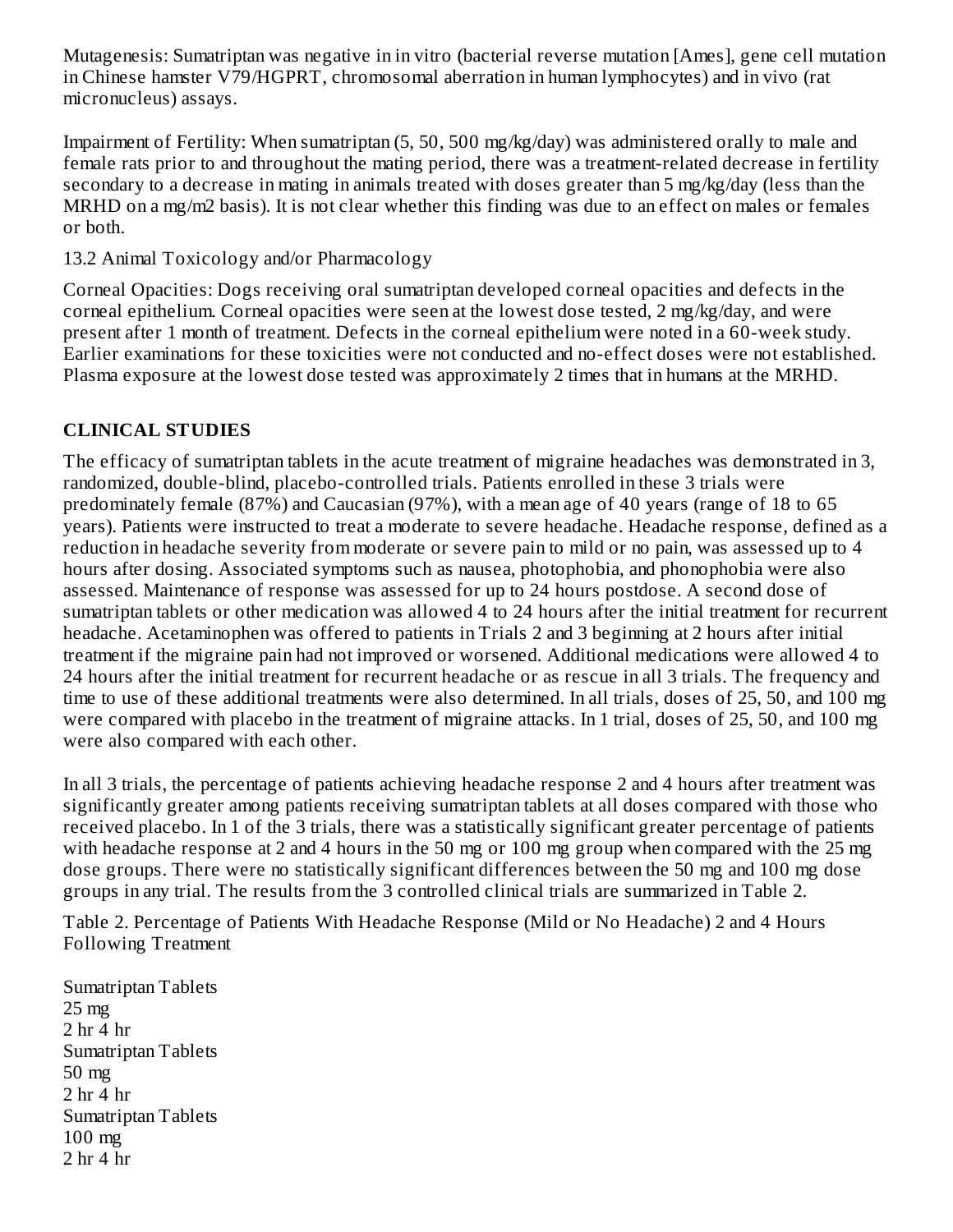Placebo 2 hr 4 hr Trial 1 52%a 67%a  $(n = 298)$ 61%a,b 78%a,b  $(n = 296)$ 62%a,b 79%a,b  $(n = 296)$ 27% 38%  $(n = 94)$ Trial 2 52%a 70%a  $(n = 66)$ 50%a 68%a  $(n = 62)$ 56%a 71%a  $(n = 66)$ 26% 38%  $(n = 65)$ Trial 3 52%a 65%a  $(n = 48)$ 54%a 72%a  $(n = 46)$ 57%a 78%a  $(n = 46)$ 17% 19%  $(n = 47)$ 

a P<0.05 in comparison with placebo.

b P<0.05 in comparison with 25 mg.

The estimated probability of achieving an initial headache response over the 4 hours following treatment in pooled Trials 1, 2, and 3 is depicted in Figure 1.

Figure 1. Estimated Probability of Achieving Initial Headache Response Within 4 Hours of Treatment in Pooled Trials 1, 2, and 3a

[Figure 1. Estimated Probability of Achieving Initial Headache Response Within 4 Hours of Treatment in Pooled Trials 1, 2, and 3a]

a The figure shows the probability over time of obtaining headache response (no or mild pain) following treatment with oral sumatriptan. The averages displayed are based on pooled data from the 3 clinical controlled trials providing evidence of efficacy. Kaplan-Meier plot with patients not achieving response and/or taking rescue within 240 minutes censored to 240 minutes.

For patients with migraine-associated nausea, photophobia, and/or phonophobia at baseline, there was a lower incidence of these symptoms at 2 hours (Trial 1) and at 4 hours (Trials 1, 2, and 3) following administration of sumatriptan tablets compared with placebo.

As early as 2 hours in Trials 2 and 3, or as early as 4 hours in Trial 1, through 24 hours following the initial dose of study treatment, patients were allowed to use additional treatment for pain relief in the form of a second dose of study treatment or other medication. The estimated probability of patients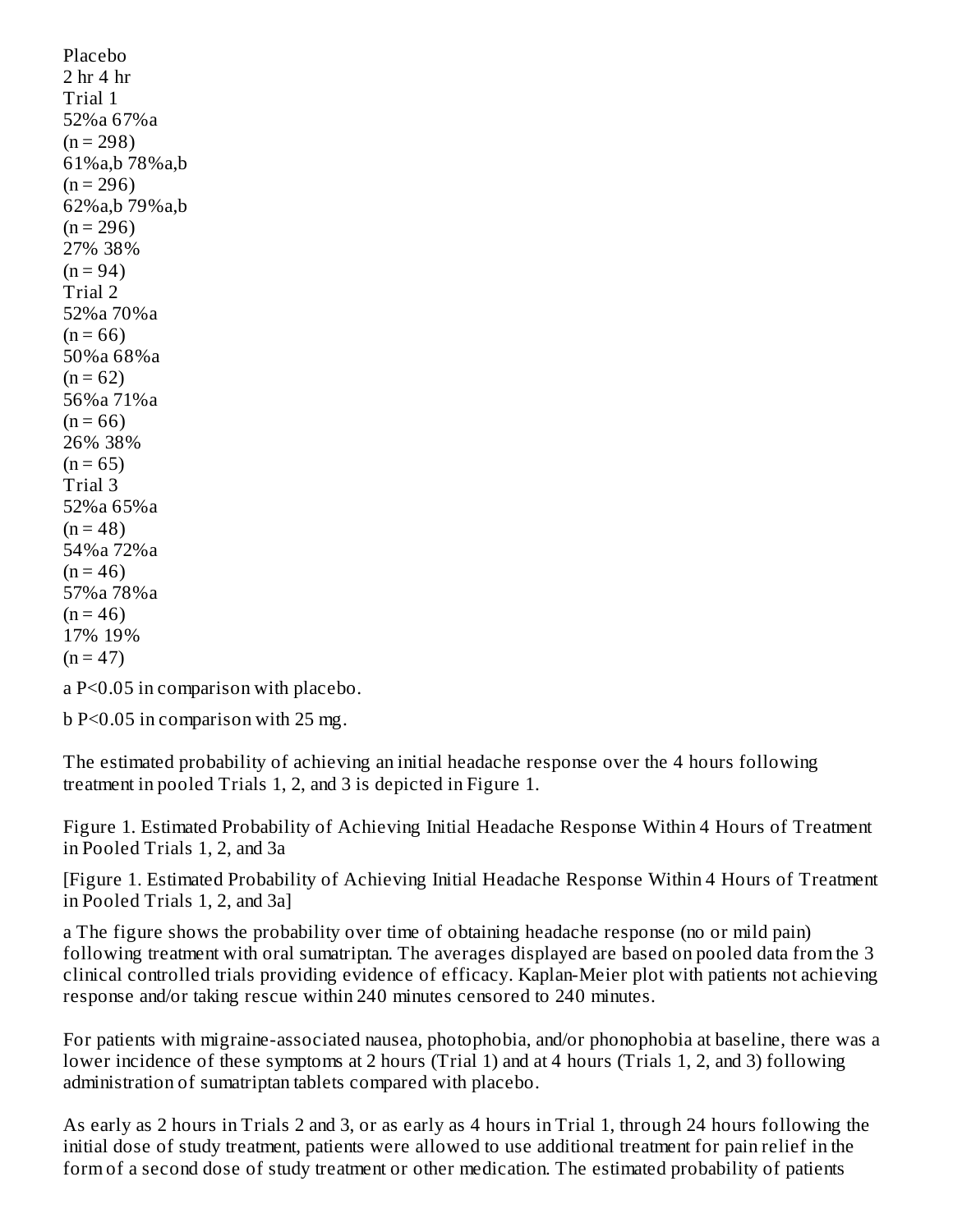taking a second dose or other medication for migraine over the 24 hours following the initial dose of study treatment is summarized in Figure 2.

Figure 2. The Estimated Probability of Patients Taking a Second Dose of Sumatriptan Tablets or Other Medication to Treat Migraine Over the 24 Hours Following the Initial Dose of Study Treatment in Pooled Trials 1, 2, and 3a

[Figure 2. The Estimated Probability of Patients Taking a Second Dose of Sumatriptan Tablets or Other Medication to Treat Migraine Over the 24 Hours Following the Initial Dose of Study Treatment in Pooled Trials 1, 2, and 3a]

a Kaplan-Meier plot based on data obtained in the 3 clinical controlled trials providing evidence of efficacy with patients not using additional treatments censored to 24 hours. Plot also includes patients who had no response to the initial dose. No remedication was allowed within 2 hours postdose.

There is evidence that doses above 50 mg do not provide a greater effect than 50 mg. There was no evidence to suggest that treatment with sumatriptan tablets was associated with an increase in the severity of recurrent headaches. The efficacy of sumatriptan tablets was unaffected by presence of aura; duration of headache prior to treatment; gender, age, or weight of the subject; relationship to menses; or concomitant use of common migraine prophylactic drugs (e.g., beta-blockers, calcium channel blockers, tricyclic antidepressants). There were insufficient data to assess the impact of race on efficacy.

## **HOW SUPPLIED/STORAGE AND HANDLING**

Sumatriptan Tablets USP, 25 mg, 50 mg, and 100 mg of sumatriptan (base) as the succinate.

Sumatriptan Tablets USP, 25 mg are white to off-white, round, biconvex uncoated tablets, debossed with 'C' on one side and '32' on other side.

Unit-dose package of 9 Tablets NDC 65862-146-36

Sumatriptan Tablets USP, 50 mg are white to off-white, capsule shaped, biconvex uncoated tablets, debossed with 'C' on one side and '33' on other side.

Unit-dose package of 9 Tablets NDC 65862-147-36

Sumatriptan Tablets USP, 100 mg are white to off-white, capsule shaped, biconvex uncoated tablets, debossed with 'C' on one side and '34' on other side.

Unit-dose package of 9 Tablets NDC 65862-148-36

Store at 20 $^{\circ}$  to 25 $^{\circ}$ C (68 $^{\circ}$  to 77 $^{\circ}$ F); excursions permitted to 15 $^{\circ}$  to 30 $^{\circ}$ C (59 $^{\circ}$  to 86 $^{\circ}$ F) [see USP Controlled Room Temperature].

## **PATIENT INFORAMTION**

Sumatriptan Tablets, USP

[Sumatriptan (soo ma TRIP tan)]

Read this Patient Information before you start taking sumatriptan tablets and each time you get a refill. There may be new information. This information does not take the place of talking with your healthcare provider about your medical condition or treatment.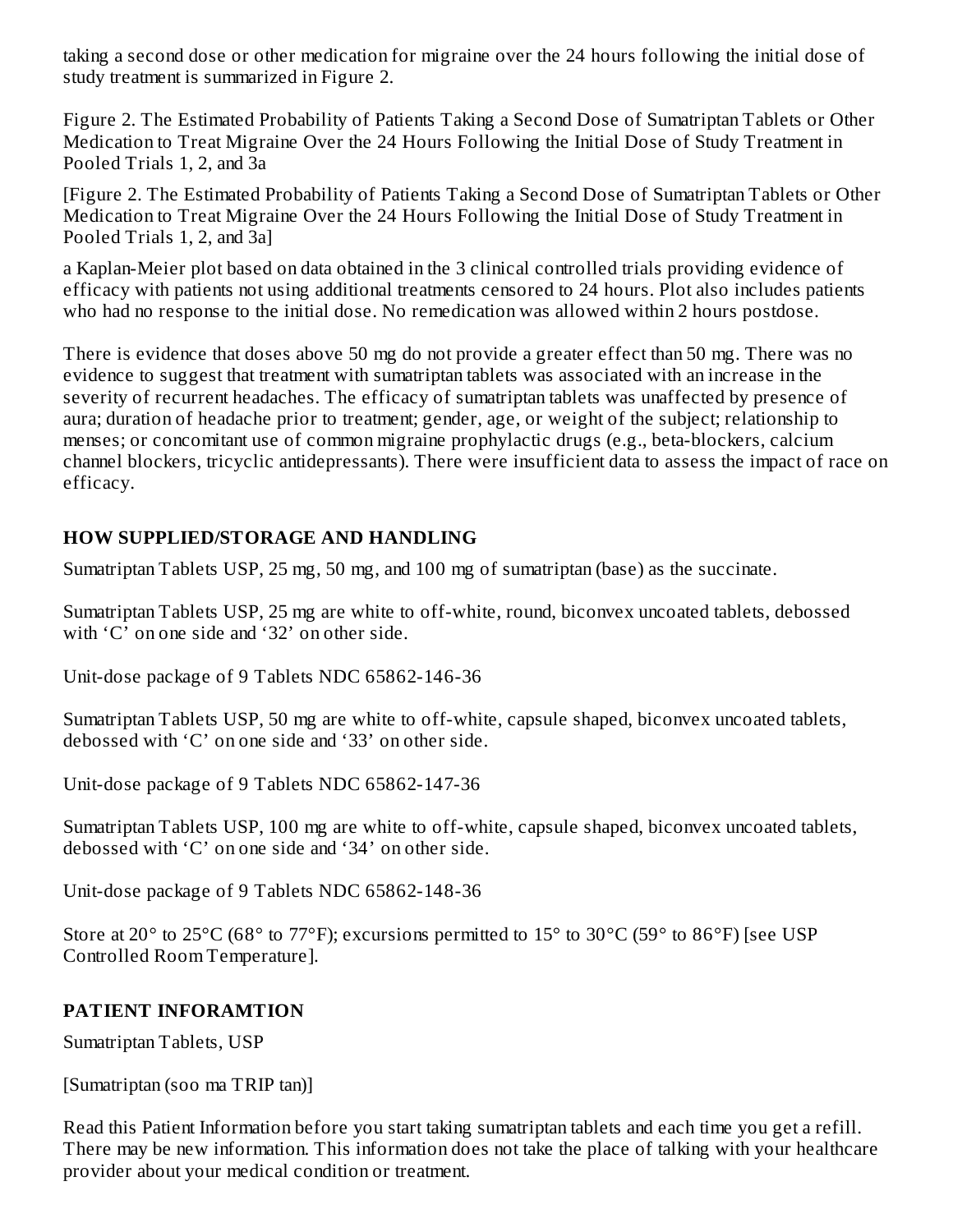What is the most important information I should know about sumatriptan tablets?

Sumatriptan tablets can cause serious side effects, including:

Heart attack and other heart problems. Heart problems may lead to death.

Stop taking Sumatriptan tablets and get emergency medical help right away if you have any of the following symptoms of a heart attack:

discomfort in the center of your chest that lasts for more than a few minutes, or that goes away and comes back severe tightness, pain, pressure, or heaviness in your chest, throat, neck, or jaw pain or discomfort in your arms, back, neck, jaw, or stomach shortness of breath with or without chest discomfort breaking out in a cold sweat nausea or vomiting feeling lightheaded

Sumatriptan tablets are not for people with risk factors for heart disease unless a heart exam is done and shows no problem. You have a higher risk for heart disease if you:

have high blood pressure have high cholesterol levels smoke are overweight have diabetes have a family history of heart disease

What are sumatriptan tablets?

Sumatriptan tablets are a prescription medicine used to treat acute migraine headaches with or without aura in adults.

Sumatriptan tablets are not used to treat other types of headaches such as hemiplegic (that make you unable to move on one side of your body) or basilar (rare form of migraine with aura) migraines.

Sumatriptan tablets are not used to prevent or decrease the number of migraine headaches you have.

It is not known if sumatriptan tablets are safe and effective to treat cluster headaches.

It is not known if sumatriptan tablets are safe and effective in children under 18 years of age.

Who should not take sumatriptan tablets?

Do not take sumatriptan tablets if you have:

heart problems or a history of heart problems

narrowing of blood vessels to your legs, arms, stomach, or kidneys (peripheral vascular disease)

uncontrolled high blood pressure

severe liver problems

hemiplegic migraines or basilar migraines. If you are not sure if you have these types of migraines, ask your healthcare provider.

had a stroke, transient ischemic attacks (TIAs), or problems with your blood circulation taken any of the following medicines in the last 24 hours: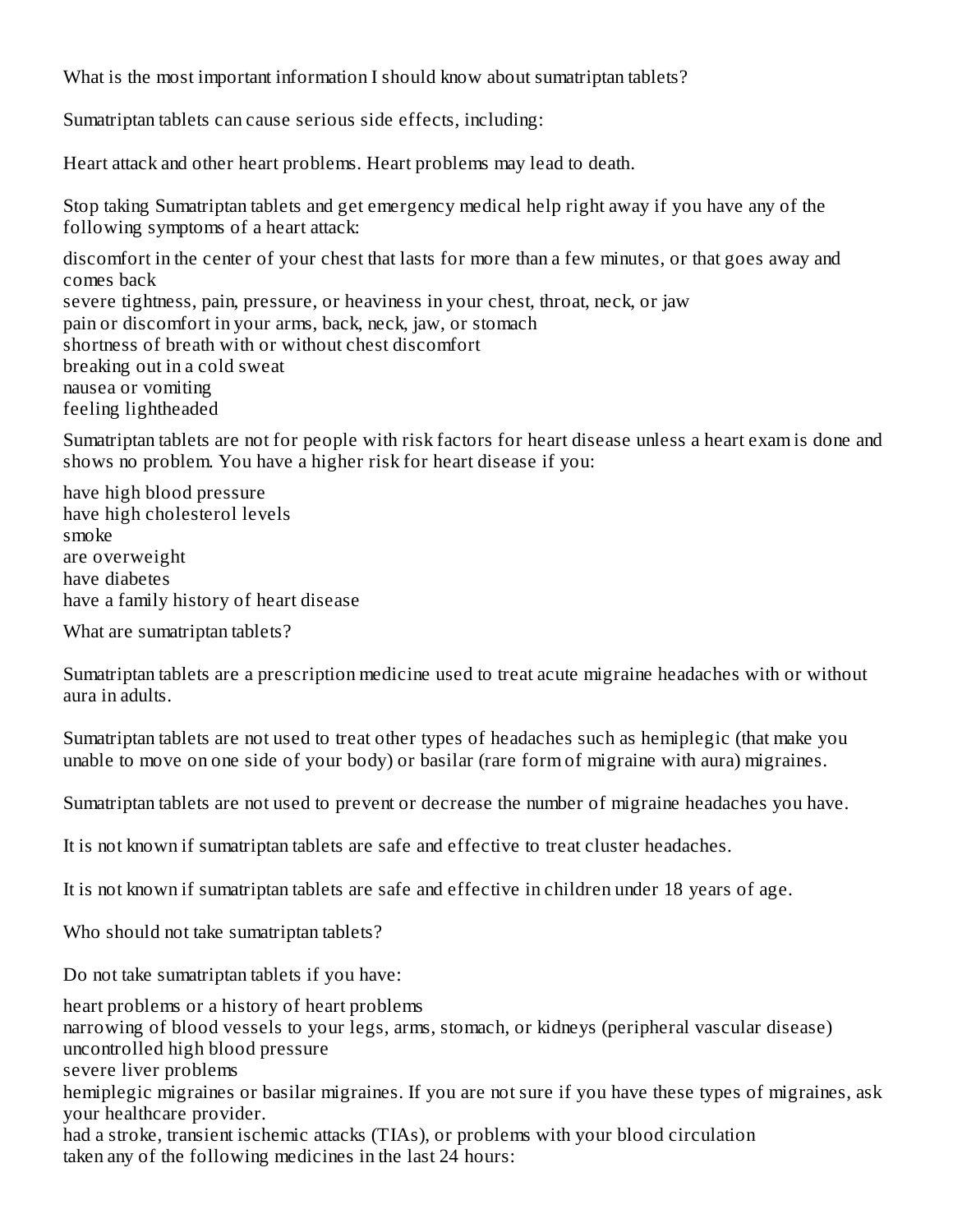almotriptan (AXERT®) eletriptan (RELPAX®) frovatriptan (FROVA®) naratriptan (AMERGE®) rizatriptan (MAXALT®, MAXALT-MLT®) sumatriptan and naproxen (TREXIMET®) ergotamines (CAFERGOT®, ERGOMAR®, MIGERGOT®) dihydroergotamine (D.H.E. 45®, MIGRANAL®)

Ask your healthcare provider if you are not sure if your medicine is listed above.

an allergy to sumatriptan or any of the ingredients in sumatriptan tablets. See the end of this leaflet for a complete list of ingredients in sumatriptan tablets.

What should I tell my healthcare provider before taking sumatriptan tablets?

Before you take sumatriptan tablets, tell your healthcare provider about all of your medical conditions, including if you:

have high blood pressure have high cholesterol have diabetes smoke are overweight have heart problems or family history of heart problems or stroke have kidney problems have liver problems have had epilepsy or seizures are not using effective birth control become pregnant while taking sumatriptan tablets. are breastfeeding or plan to breastfeed. Sumatriptan passes into your breast milk and may harm your baby. Talk with your healthcare provider about the best way to feed your baby if you take sumatriptan

tablets.

Tell your healthcare provider about all the medicines you take, including prescription and nonprescription medicines, vitamins, and herbal supplements.

Sumatriptan tablets and certain other medicines can affect each other, causing serious side effects.

Especially tell your healthcare provider if you take anti-depressant medicines called:

selective serotonin reuptake inhibitors (SSRIs) serotonin norepinephrine reuptake inhibitors (SNRIs) tricyclic antidepressants (TCAs) monoamine oxidase inhibitors (MAOIs)

Ask your healthcare provider or pharmacist for a list of these medicines if you are not sure.

Know the medicines you take. Keep a list of them to show your healthcare provider or pharmacist when you get a new medicine.

How should I take sumatriptan tablets?

Certain people should take their first dose of sumatriptan tablets in their healthcare provider's office or in another medical setting. Ask your healthcare provider if you should take your first dose in a medical setting.

Take sumatriptan tablets exactly as your healthcare provider tells you to take them.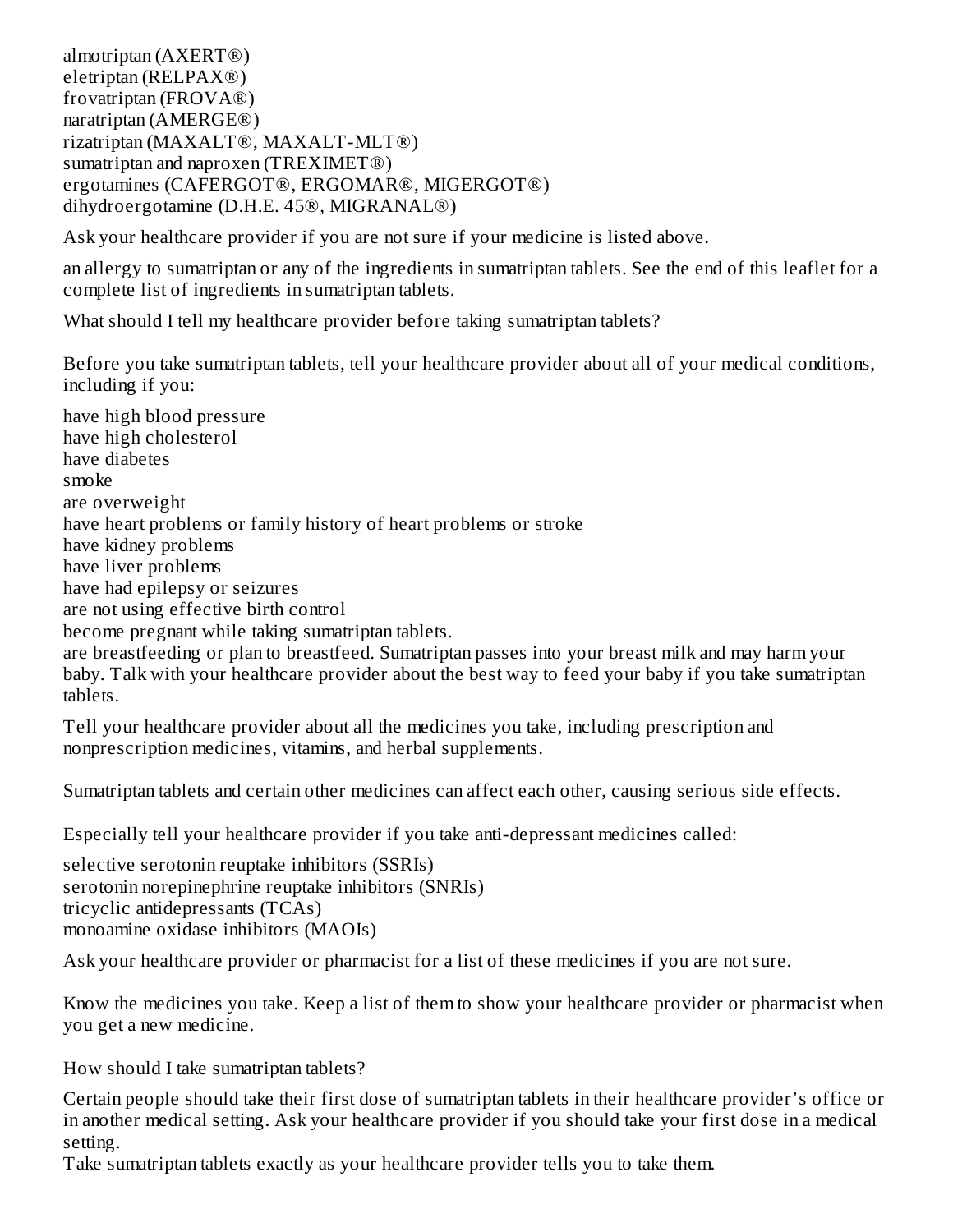Your healthcare provider may change your dose. Do not change your dose without first talking to your healthcare provider.

Take sumatriptan tablets whole with water or other liquids.

If you do not get any relief after your first tablet, do not take a second tablet without first talking with your healthcare provider.

If your headache comes back or you only get some relief from your headache, you can take a second tablet 2 hours after the first tablet.

Do not take more than 200 mg of sumatriptan tablets in a 24-hour period.

If you take too much sumatriptan, call your healthcare provider or go to the nearest hospital emergency room right away.

You should write down when you have headaches and when you take sumatriptan tablets so you can talk with your healthcare provider about how sumatriptan tablets are working for you.

What should I avoid while taking sumatriptan tablets?

Sumatriptan tablets can cause dizziness, weakness, or drowsiness. If you have these symptoms, do not drive a car, use machinery, or do anything where you need to be alert.

What are the possible side effects of sumatriptan tablets?

Sumatriptan tablets may cause serious side effects. See "What is the most important information I should know about sumatriptan tablets?"

These serious side effects include:

changes in color or sensation in your fingers and toes (Raynaud's syndrome) stomach and intestinal problems (gastrointestinal and colonic ischemic events).

Symptoms of gastrointestinal and colonic ischemic events include:

sudden or severe stomach pain stomach pain after meals weight loss nausea or vomiting constipation or diarrhea bloody diarrhea fever problems with blood circulation to your legs and feet (peripheral vascular ischemia). Symptoms of peripheral vascular ischemia include: cramping and pain in your legs or hips feeling of heaviness or tightness in your leg muscles burning or aching pain in your feet or toes while resting numbness, tingling, or weakness in your legs cold feeling or color changes in 1 or both legs or feet hives (itchy bumps); swelling of your tongue, mouth, or throat medication overuse headaches. Some people who use too many sumatriptan tablets may have worse headaches (medication overuse headache). If your headaches get worse, your healthcare provider may decide to stop your treatment with sumatriptan tablets. serotonin syndrome. Serotonin syndrome is a rare but serious problem that can happen in people using sumatriptan tablets, especially if sumatriptan tablets are used with anti-depressant medicines called SSRIs or SNRIs.

Call your healthcare provider right away if you have any of the following symptoms of serotonin syndrome:

mental changes such as seeing things that are not there (hallucinations), agitation, or coma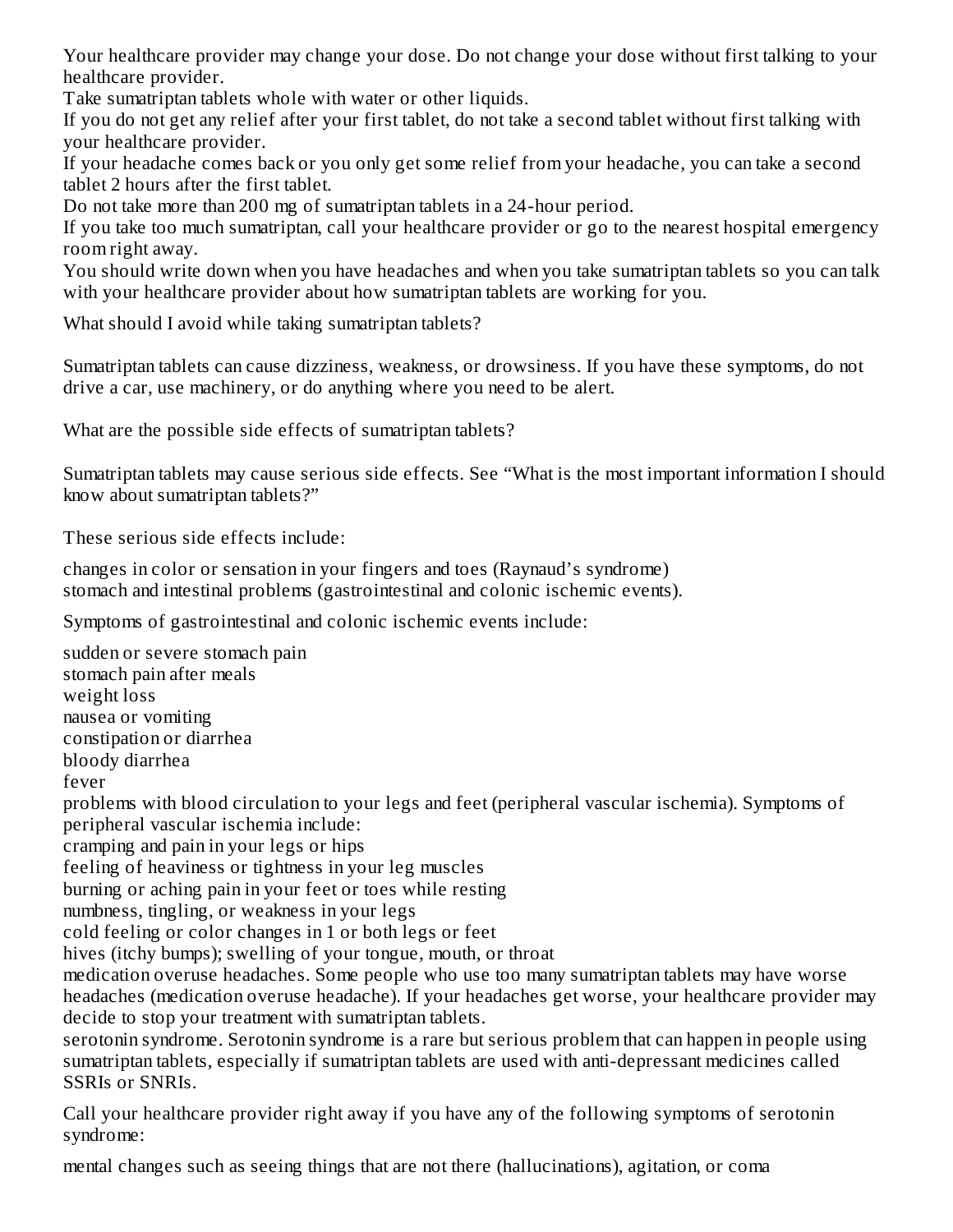fast heartbeat changes in blood pressure high body temperature tight muscles trouble walking seizures. Seizures have happened in people taking sumatriptan tablets who have never had seizures before. Talk with your healthcare provider about your chance of having seizures while you take sumatriptan tablets.

The most common side effects of sumatriptan tablets include:

tingling or numbness in your fingers or toes warm or cold feeling feeling weak, drowsy, or tired pain, discomfort, or stiffness in your neck, throat, jaw, or chest dizziness

Tell your healthcare provider if you have any side effect that bothers you or that does not go away.

These are not all the possible side effects of sumatriptan tablets. For more information, ask your healthcare provider or pharmacist.

Call your doctor for medical advice about side effects. You may report side effects to FDA at 1-800- FDA-1088.

How should I store sumatriptan tablets?

Store at 20 $\degree$  to 25 $\degree$ C (68 $\degree$  to 77 $\degree$ F); excursions permitted to 15 $\degree$  to 30 $\degree$ C (59 $\degree$  to 86 $\degree$ F).

Keep sumatriptan tablets and all medicines out of the reach of children.

General information about the safe and effective use of sumatriptan tablets.

Medicines are sometimes prescribed for purposes other than those listed in Patient Information leaflets. Do not use sumatriptan tablets for a condition for which it was not prescribed. Do not give sumatriptan tablets to other people, even if they have the same symptoms you have. They may harm them.

This Patient Information leaflet summarizes the most important information about sumatriptan tablets. If you would like more information, talk with your healthcare provider. You can ask your healthcare provider or pharmacist for information about sumatriptan tablets that is written for healthcare professionals.

For more information, call Aurobindo Pharma USA, Inc. at 1-866-850-2876.

What are the ingredients in sumatriptan tablets?

Active ingredient: sumatriptan succinate

Inactive ingredients: croscarmellose sodium, dibasic calcium phosphate anhydrous, magnesium stearate, microcrystalline cellulose, polysorbate 80, and sodium bicarbonate.

This Patient Information has been approved by the U.S. Food and Drug Administration.

All brands listed are the trademarks of their respective owners and are not trademarks of Aurobindo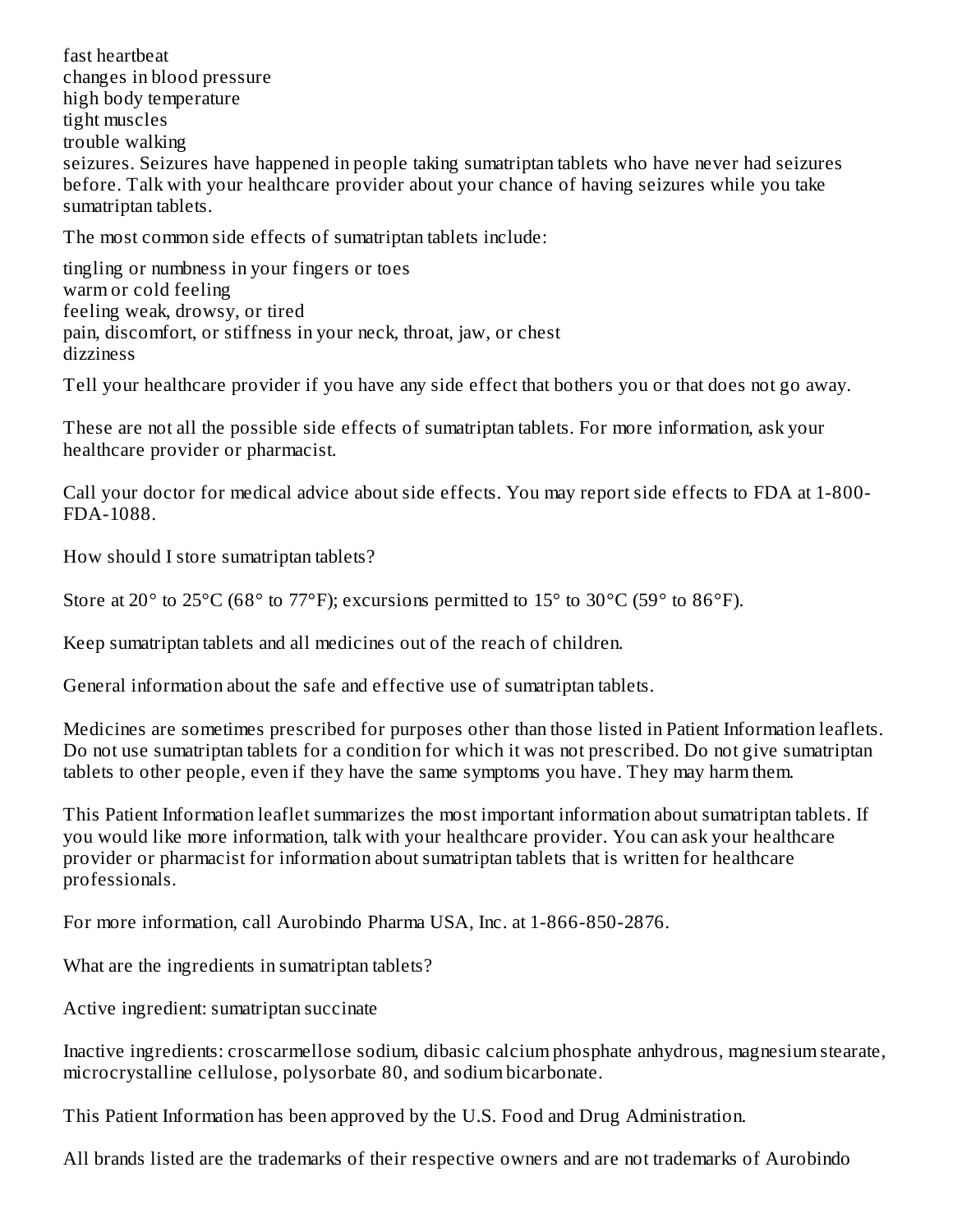Pharma Limited.

| D                      | <b>SUMATRIPTAN</b><br>9 Tabs<br>25 <sub>mg</sub>                                                                            | М<br>面<br>ō             | <b>SUMATRIPTAN 25mg</b><br>9 Tabs<br>HDC 61919-950-09<br>Lot Exp Date 06/17<br>Ming NDC 65862-146-36 |
|------------------------|-----------------------------------------------------------------------------------------------------------------------------|-------------------------|------------------------------------------------------------------------------------------------------|
| 窯                      |                                                                                                                             | ο<br><b>Insert</b><br>蠠 | <b>SUMATRIPTAN 25mg</b><br>9 Tabs<br>HDC 61919-950-09<br>Lot Exp Date 06/17<br>Mtg NDC 65862-146-36  |
|                        | <b>Generic For: IMITREX</b><br>Each tablet contains sumatriptan succinate USP<br>equivalent to 25mg of sumatriptan          | ត<br>Package<br>ត<br>ğ  | <b>SUMATRIPTAN 25mg</b><br>9 Tabs<br>NDC 61919-950-09<br>Lot Exp Date 06/17<br>Mtg NDC 65862-146-36  |
| Mitg Lot:<br>Svi3/2016 | Discard After: 06/17<br>Lot#<br>Prod# 950-09<br>Alpharetta,<br><b>DIRECT</b><br>Fackaged and<br>GA 30005<br>Distributed By: | <b>See</b>              | SUMATRIPTAN 25mg<br>9 Tabs<br>HDC 61919-950-09<br>Lot Exp Date 06/17<br>Mtg NDC 65862-146-36         |

| <b>IMITREX</b>                                                           |                                                 |                                                                               |                     |                             |                          |                                   |       |
|--------------------------------------------------------------------------|-------------------------------------------------|-------------------------------------------------------------------------------|---------------------|-----------------------------|--------------------------|-----------------------------------|-------|
| sumatriptan tablet                                                       |                                                 |                                                                               |                     |                             |                          |                                   |       |
|                                                                          |                                                 |                                                                               |                     |                             |                          |                                   |       |
| <b>Product Information</b>                                               |                                                 |                                                                               |                     |                             |                          |                                   |       |
| Product Type                                                             |                                                 | HUMAN PRESCRIPTION DRUG<br>Item Code (Source)<br>NDC:61919-950(NDC:65862-146) |                     |                             |                          |                                   |       |
| <b>Route of Administration</b>                                           |                                                 | ORAL                                                                          |                     |                             |                          |                                   |       |
|                                                                          |                                                 |                                                                               |                     |                             |                          |                                   |       |
|                                                                          |                                                 |                                                                               |                     |                             |                          |                                   |       |
|                                                                          | <b>Active Ingredient/Active Moiety</b>          | <b>Ingredient Name</b>                                                        |                     |                             |                          | <b>Basis of Strength Strength</b> |       |
|                                                                          |                                                 |                                                                               |                     |                             | <b>SUMATRIPTAN</b>       |                                   | 25 mg |
| SUMATRIPTAN SUCCINATE (UNII: J8BDZ68989) (SUMATRIPTAN - UNII:8R78F6L9VO) |                                                 |                                                                               |                     |                             |                          |                                   |       |
|                                                                          |                                                 |                                                                               |                     |                             |                          |                                   |       |
| <b>Inactive Ingredients</b>                                              |                                                 |                                                                               |                     |                             |                          |                                   |       |
| <b>Ingredient Name</b>                                                   |                                                 |                                                                               |                     |                             |                          | Strength                          |       |
| MAGNESIUM STEARATE (UNII: 70097M6I30)                                    |                                                 |                                                                               |                     |                             |                          |                                   |       |
|                                                                          | POLYSORBATE 80 (UNII: 6OZP39ZG8H)               |                                                                               |                     |                             |                          |                                   |       |
|                                                                          | CROSCARMELLOSE SODIUM (UNII: M28OL1HH48)        |                                                                               |                     |                             |                          |                                   |       |
|                                                                          |                                                 | CALCIUM PHO SPHATE, DIBASIC, ANHYDROUS (UNII: L11K75P92J)                     |                     |                             |                          |                                   |       |
|                                                                          | CELLULOSE, MICRO CRYSTALLINE (UNII: OP1R32D61U) |                                                                               |                     |                             |                          |                                   |       |
|                                                                          | SO DIUM BICARBONATE (UNII: 8 MDF5V39QO)         |                                                                               |                     |                             |                          |                                   |       |
|                                                                          |                                                 |                                                                               |                     |                             |                          |                                   |       |
| <b>Product Characteristics</b>                                           |                                                 |                                                                               |                     |                             |                          |                                   |       |
| Color                                                                    | white (WHITE (White to off-white))              |                                                                               | <b>Score</b>        |                             | score with uneven pieces |                                   |       |
| <b>Shape</b>                                                             | ROUND (BICONVEX)                                |                                                                               | <b>Size</b>         |                             | 6mm                      |                                   |       |
| <b>Flavor</b>                                                            |                                                 |                                                                               | <b>Imprint Code</b> |                             | C;32                     |                                   |       |
| <b>Contains</b>                                                          |                                                 |                                                                               |                     |                             |                          |                                   |       |
|                                                                          |                                                 |                                                                               |                     |                             |                          |                                   |       |
| <b>Packaging</b>                                                         |                                                 |                                                                               |                     |                             |                          |                                   |       |
| <b>Item Code</b><br>#                                                    |                                                 | <b>Package Description</b>                                                    |                     | <b>Marketing Start Date</b> |                          | <b>Marketing End Date</b>         |       |
|                                                                          |                                                 |                                                                               |                     |                             |                          |                                   |       |